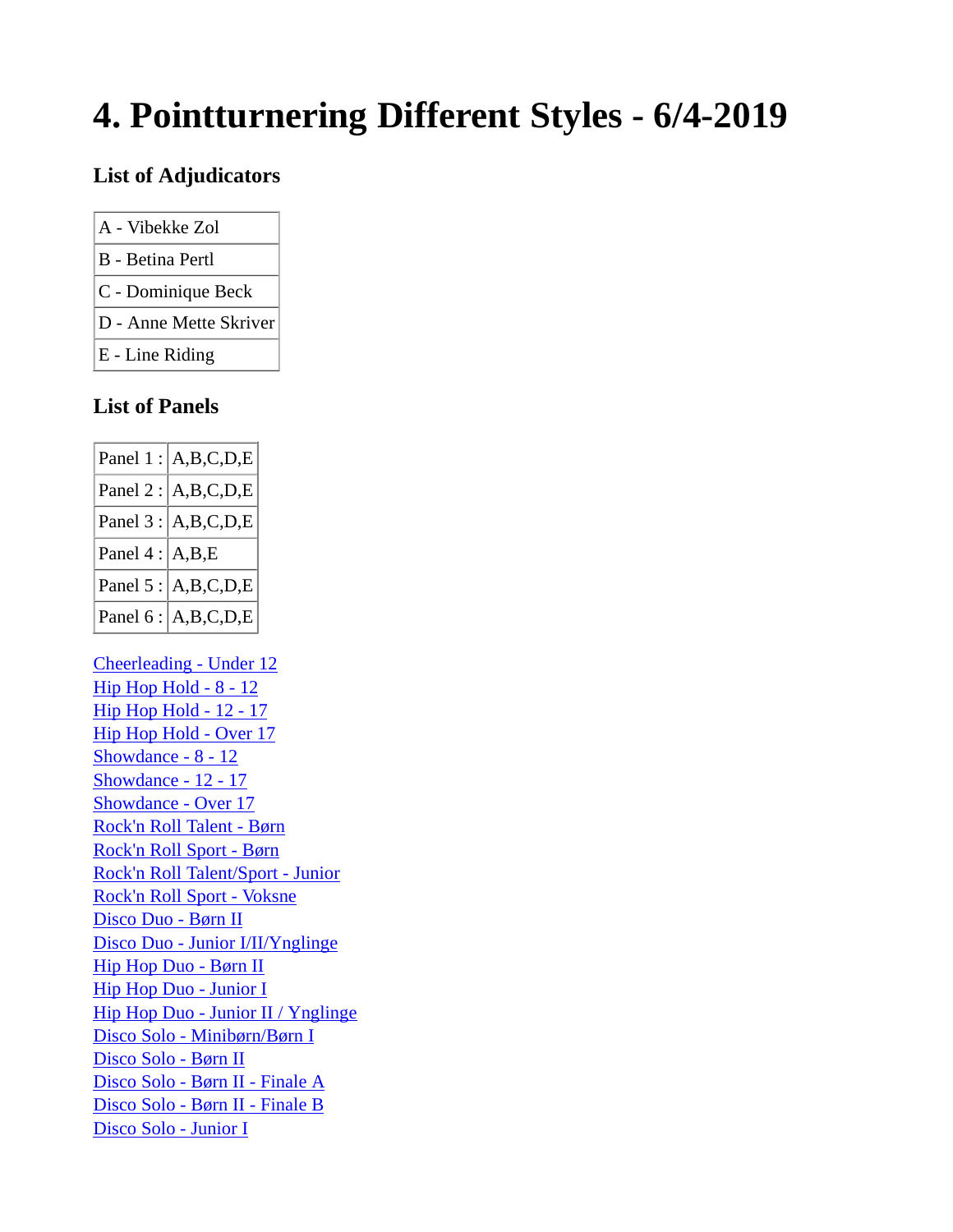Disco Solo - Junior II Disco Solo - Ynglinge/Voksne Hip Hop Solo - Børn I Hip Hop Solo - Børn II Hip Hop Solo - Junior I Hip Hop Solo - Junior I - Finale A Hip Hop Solo - Junior I - Finale B Hip Hop Solo - Junior II Hip Hop Solo - Ynglinge/Voksne

### **Marks and Result lists**

## **Cheerleading - Under 12**

#### **Finale**

#### **Cheerleading**

|  |  |  |                                            | $ Cpl A B C D E 1-1 $ Result Name |                           |
|--|--|--|--------------------------------------------|-----------------------------------|---------------------------|
|  |  |  | $\left 1\right 1\left 1\right 5(5)\right $ |                                   | <b>Team Cheer fra HSD</b> |

#### **Total**

| $ Cpl $ Cheerleading Total Result |  |                    |
|-----------------------------------|--|--------------------|
|                                   |  | Team Cheer fra HSD |

### **Cheerleading - Under 12**

1 (11) Team Cheer fra HSD HSD

### **Hip Hop Hold - 8 - 12**

**Finale**

**Hip Hop**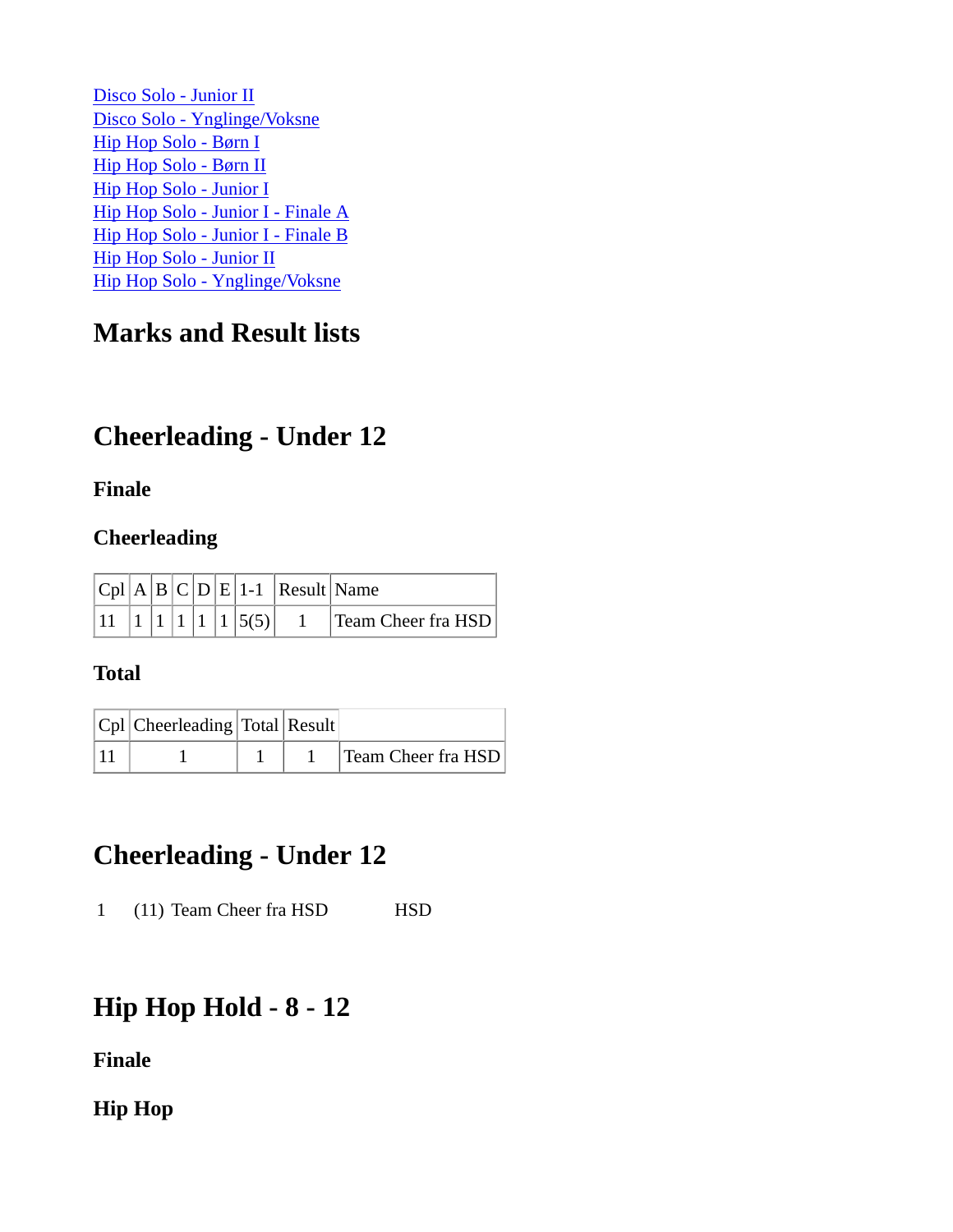|         |  |  |  |  | $ Cpl A B C D E 1-1 1-2 1-3 Result Name$ |                     |
|---------|--|--|--|--|------------------------------------------|---------------------|
|         |  |  |  |  | 3                                        | Candy Crew          |
| $117$ . |  |  |  |  |                                          | Chili Champs        |
| $18 -$  |  |  |  |  |                                          | <b>Snack Patrol</b> |

### **Total**

|    | $ Cpl $ Hip Hop $ Total $ Result |               |                     |
|----|----------------------------------|---------------|---------------------|
| 16 |                                  |               | Candy Crew          |
| 17 |                                  |               | Chili Champs        |
| 18 |                                  | $\mathcal{D}$ | <b>Snack Patrol</b> |

# **Hip Hop Hold - 8 - 12**

|                | 1 (17) Chili Champs | ÅS  |
|----------------|---------------------|-----|
|                | 2 (18) Snack Patrol | ÅS  |
| 3 <sup>1</sup> | $(16)$ Candy Crew   | FDF |

# **Hip Hop Hold - 12 - 17**

### **Finale**

### **Hip Hop**

| Cpl | A             |              |                |                |                |   |                | $B C D E 1-1 1-2 1-3 1-4 1-5 1-6$ |   | Result Name    |                       |
|-----|---------------|--------------|----------------|----------------|----------------|---|----------------|-----------------------------------|---|----------------|-----------------------|
| 27  | $\mathcal{D}$ | $^{\prime}2$ | $\overline{4}$ | 5              | 4              |   | $\overline{4}$ |                                   |   | 4              | Soul Crew             |
| 28  |               |              |                |                | 1              |   |                |                                   |   |                | Mini Swaggers         |
| 29  | 6             | 6            | 6              | 6              | 6              |   |                |                                   | 5 | 6              | <b>MIND YOUR BACK</b> |
| 31  | $\mathcal{R}$ | 3            | $\overline{2}$ | $\overline{2}$ | $\overline{2}$ | 3 |                |                                   |   | $\overline{2}$ | No Exception          |
| 32  | 5             | 5            | 5              | 3              | 5              |   |                | 5                                 |   | 5              | White Eagles          |
| 34  | 4             | 4            | 3              | 4              | 3              |   | 5              |                                   |   | 3              | YOUNG FLAMES CREW     |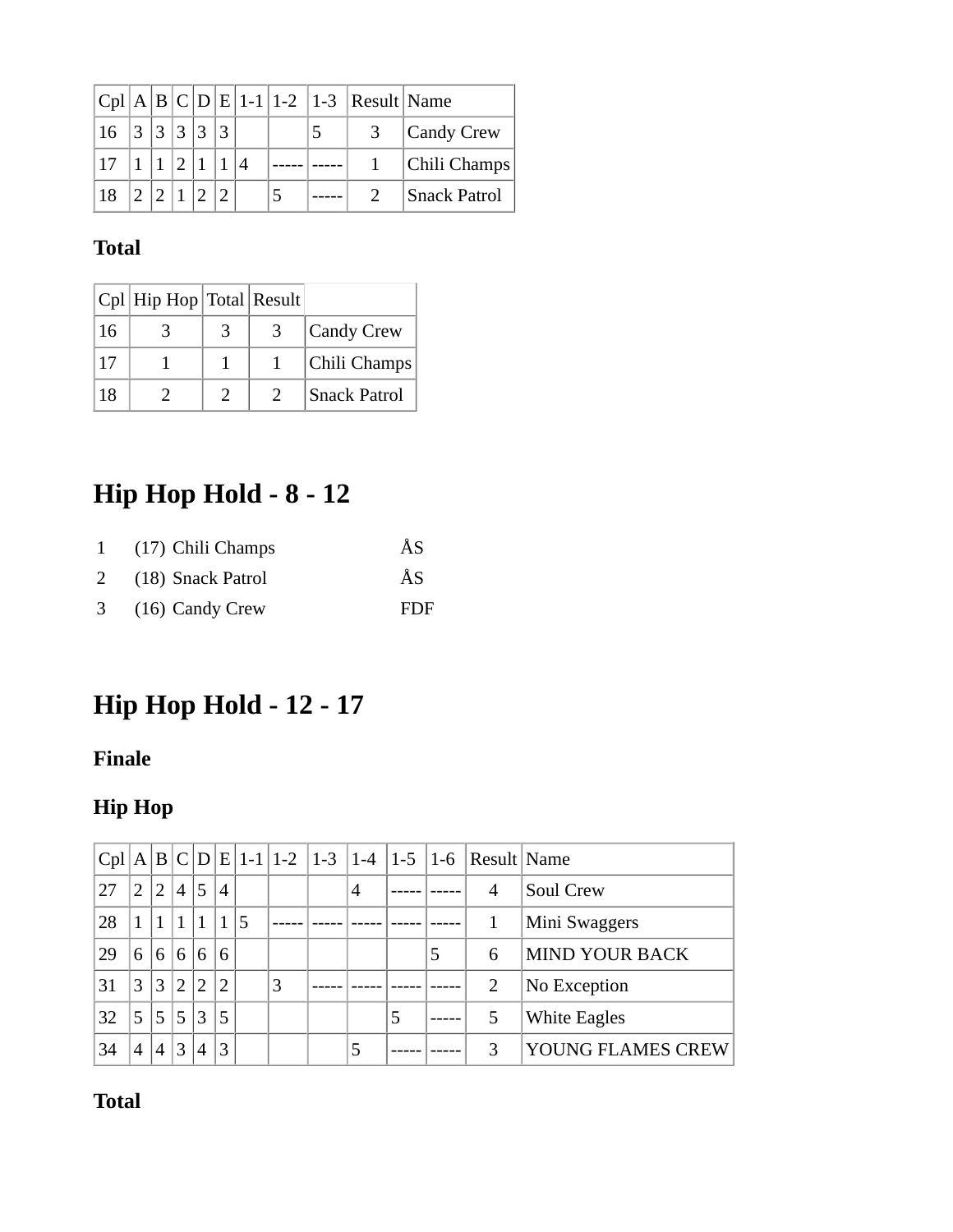|    | Cpl   Hip Hop   Total   Result |   |   |                       |
|----|--------------------------------|---|---|-----------------------|
| 27 |                                |   | 4 | Soul Crew             |
| 28 |                                |   |   | Mini Swaggers         |
| 29 | 6                              | 6 | 6 | <b>MIND YOUR BACK</b> |
| 31 | 2                              | 2 | 2 | No Exception          |
| 32 | 5                              |   | 5 | White Eagles          |
| 34 |                                | 3 | 3 | YOUNG FLAMES CREW     |

# **Hip Hop Hold - 12 - 17**

|               | (28) Mini Swaggers     | ÅS         |
|---------------|------------------------|------------|
| 2             | (31) No Exception      | ÅS         |
| $\mathcal{R}$ | (34) YOUNG FLAMES CREW | FDF        |
| 4             | (27) Soul Crew         | MS<br>Dans |
| .5            | (32) White Eagles      | <b>VSD</b> |
| 6             | (29) MIND YOUR BACK    | HSD.       |

# **Hip Hop Hold - Over 17**

### **Finale**

### **Hip Hop**

|  |  |  | $ C_{D} $ $\land$ $ B $ $C D E $ 1-1 $ Result Name$ |                           |
|--|--|--|-----------------------------------------------------|---------------------------|
|  |  |  |                                                     | <b>THE REAL CHECKMATE</b> |

| $ Cpl $ Hip Hop $ Total $ Result |  |                            |
|----------------------------------|--|----------------------------|
|                                  |  | <b>THE REAL CHECKMATE!</b> |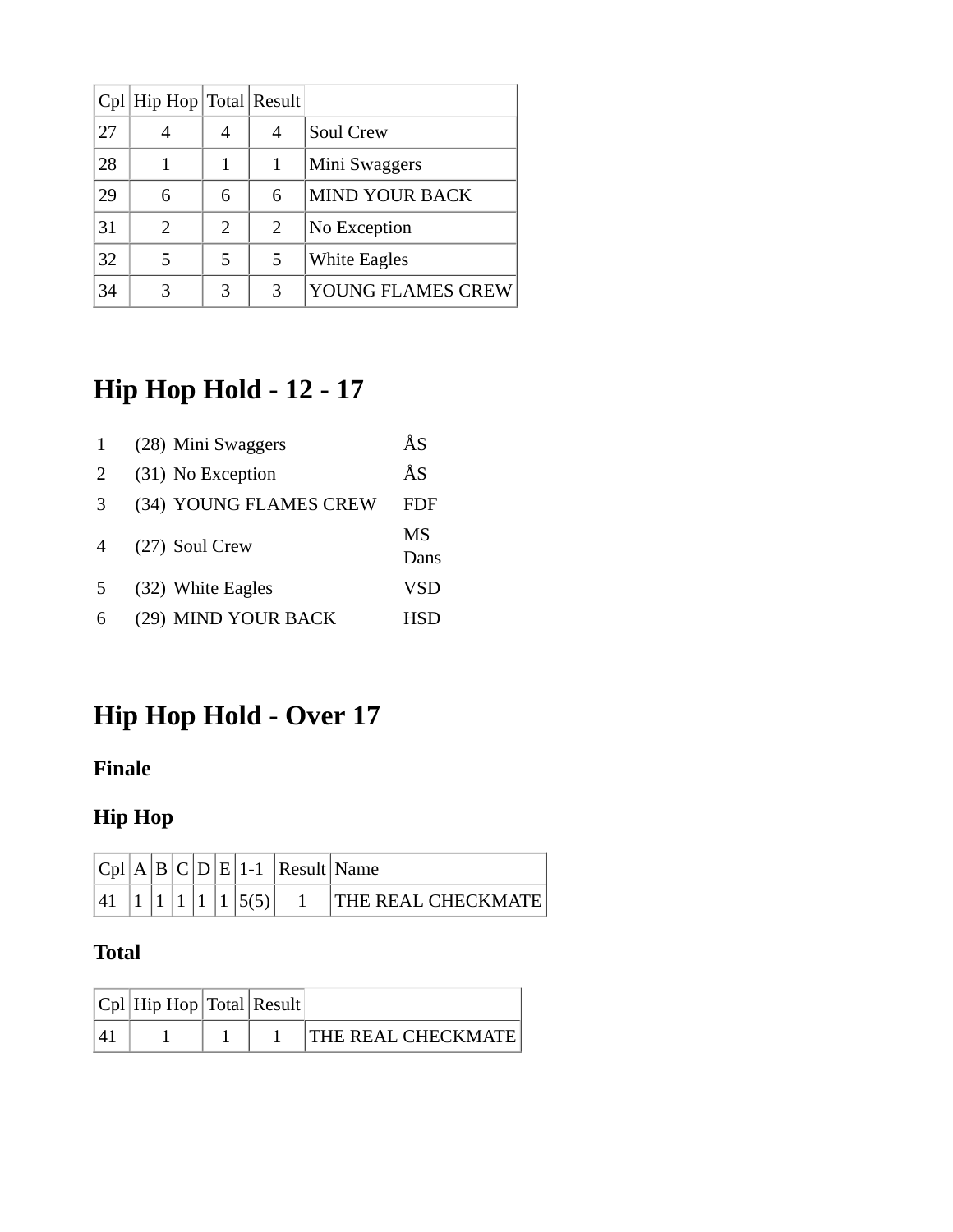# **Hip Hop Hold - Over 17**

1 (41) THE REAL CHECKMATE FDF

# **Showdance - 8 - 12**

#### **Finale**

#### **Showdance**

|              |           |  |  |  | $ Cpl A B C D E 1-1 1-2 Result Name$ |                   |
|--------------|-----------|--|--|--|--------------------------------------|-------------------|
| $ 46\rangle$ | 2 2 2 2 2 |  |  |  |                                      | Frozen            |
|              |           |  |  |  |                                      | <b>Party Kids</b> |

#### **Total**

|    | Cpl Showdance Total Result |  |            |
|----|----------------------------|--|------------|
| 46 |                            |  | Frozen     |
|    |                            |  | Party Kids |

### **Showdance - 8 - 12**

| 1 $(47)$ Party Kids | <b>STS</b> |
|---------------------|------------|
|                     | LGF        |
| $2(46)$ Frozen      | Dans       |

### **Showdance - 12 - 17**

#### **Finale**

#### **Showdance**

|  |  |  |   | $ B C D E 1-1 1-2 Result Name$ |                   |
|--|--|--|---|--------------------------------|-------------------|
|  |  |  | ÷ |                                | IBARE NECESSITIES |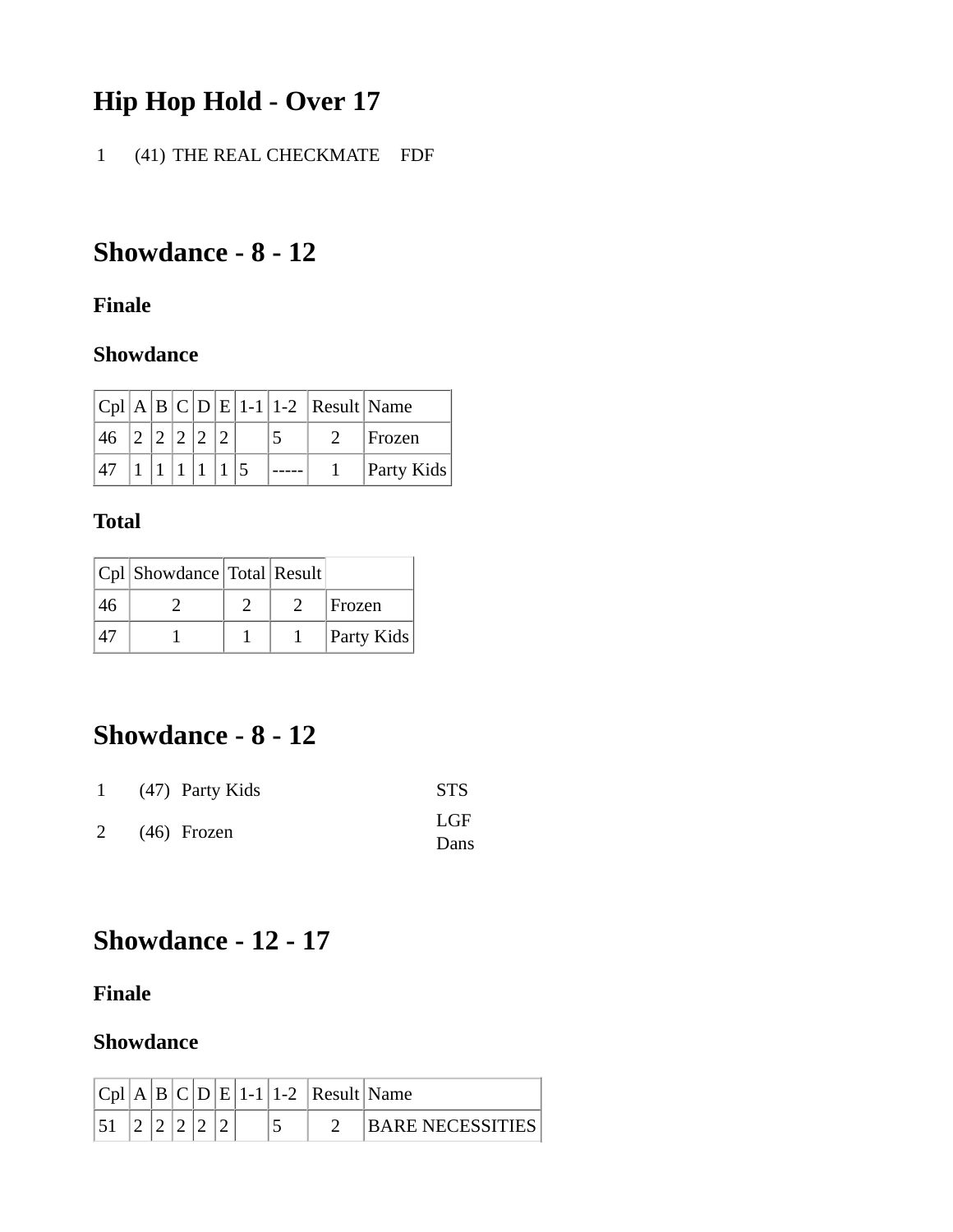| — |  |  |  |  |  | . . | ----- |  | ້ |
|---|--|--|--|--|--|-----|-------|--|---|
|---|--|--|--|--|--|-----|-------|--|---|

#### **Total**

| Cpl   Showdance   Total   Result |  |                         |
|----------------------------------|--|-------------------------|
|                                  |  | <b>BARE NECESSITIES</b> |
|                                  |  | Barbie                  |

## **Showdance - 12 - 17**

|                       | MS         |
|-----------------------|------------|
| (52) Barbie           | Dans       |
| (51) BARE NECESSITIES | <b>HSD</b> |

### **Showdance - Over 17**

#### **Finale**

#### **Showdance**

|  |  |  |                                                                                  | $ Cpl A B C D E 1-1 $ Result Name |
|--|--|--|----------------------------------------------------------------------------------|-----------------------------------|
|  |  |  | $\left 56\right  \left 1\right  \left 1\right  \left 1\right  \left 5(5)\right $ | $ $ Beat It                       |

#### **Total**

|                 | $ Cpl $ Showdance Total Result |  |         |
|-----------------|--------------------------------|--|---------|
| $\frac{156}{5}$ |                                |  | Beat It |

## **Showdance - Over 17**

1 (56) Beat It STS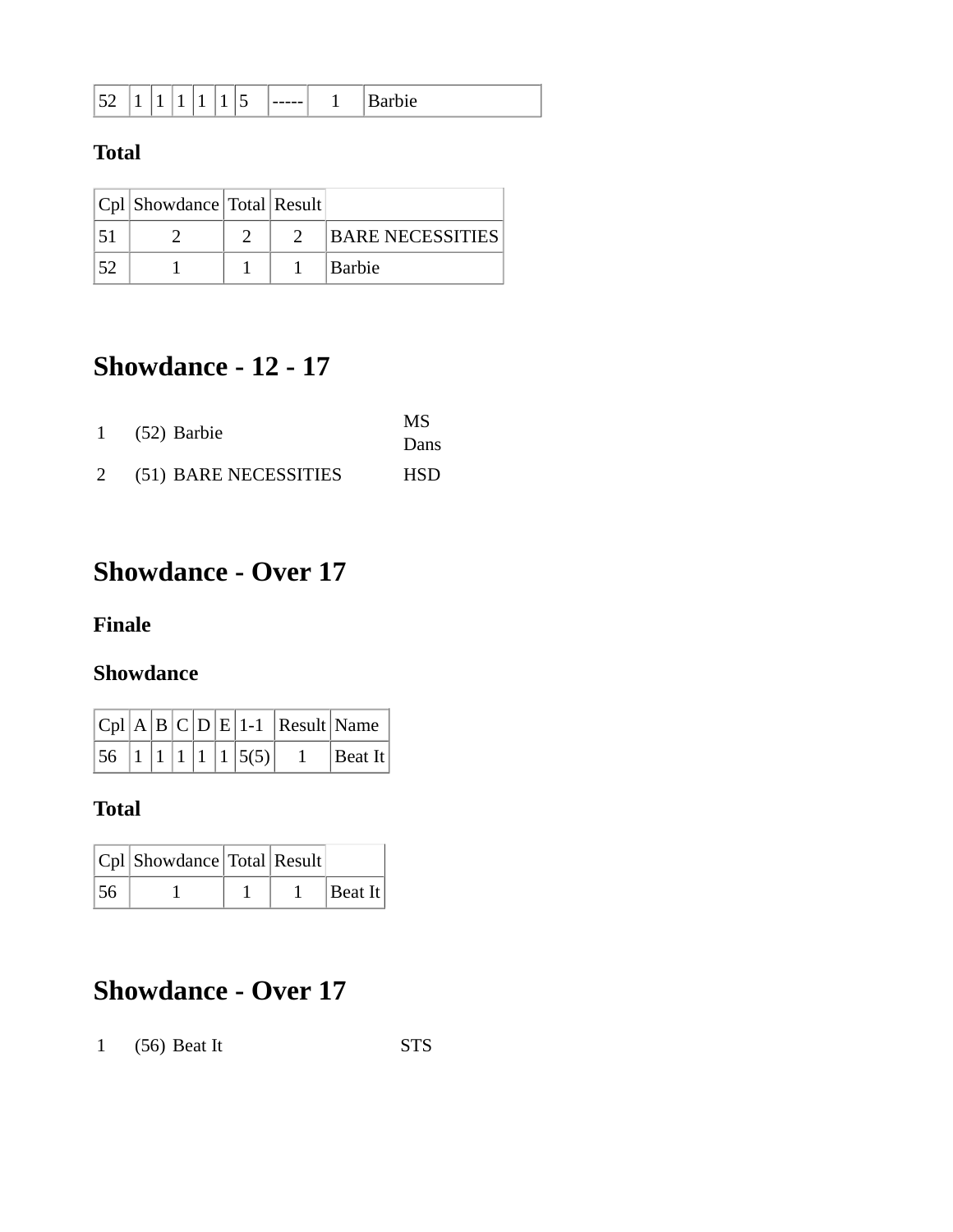## **Rock'n Roll Talent - Børn**

#### **Finale**

#### **Rock'n Roll**

|    |   |   |   |   | $ Cpl A B E 1-1 1-2 1-3$ |   |   |   | $\left 1-4\right $ $\left 1-5\right $ Result Name |                                                     |
|----|---|---|---|---|--------------------------|---|---|---|---------------------------------------------------|-----------------------------------------------------|
| 66 |   |   |   | 3 |                          |   |   |   |                                                   | Lykke Særkjær - Rosa Lindegaard                     |
| 67 |   |   | ി |   |                          |   |   |   | 2                                                 | Anna Møller Helbæk - Alberte Houskov Iversen        |
| 68 | 4 | 4 | 4 |   |                          |   | 3 |   | 4                                                 | Maja lauth - Isabella Bay Grimstrup                 |
| 69 |   |   | 3 |   |                          | 3 |   |   | 3                                                 | Caroline Skovgaard Ravnholt - Laura Ravnholt Jessen |
|    |   |   |   |   |                          |   |   | 3 |                                                   | Caroline Due Jeppesen - Sarah Lind                  |

#### **Total**

|    | Cpl Rock'n Roll Total Result |                             |                |                                                     |
|----|------------------------------|-----------------------------|----------------|-----------------------------------------------------|
| 66 |                              |                             |                | Lykke Særkjær - Rosa Lindegaard                     |
| 67 |                              | $\mathcal{D}_{\mathcal{L}}$ | 2              | Anna Møller Helbæk - Alberte Houskov Iversen        |
| 68 |                              | 4                           | $\overline{4}$ | Maja lauth - Isabella Bay Grimstrup                 |
| 69 |                              | 3                           |                | Caroline Skovgaard Ravnholt - Laura Ravnholt Jessen |
| 70 |                              |                             |                | Caroline Due Jeppesen - Sarah Lind                  |

### **Rock'n Roll Talent - Børn**

|                | (66) | Lykke Særkjær - Rosa Lindegaard                         | <b>HSD</b>      |
|----------------|------|---------------------------------------------------------|-----------------|
| 2              | (67) | Anna Møller Helbæk - Alberte Houskov Iversen            | <b>SSF</b>      |
|                | (69) | Caroline Skovgaard Ravnholt - Laura Ravnholt Jessen STS |                 |
| $\overline{4}$ | (68) | Maja lauth - Isabella Bay Grimstrup                     | <b>STS</b>      |
| -5             | (70) | Caroline Due Jeppesen - Sarah Lind                      | <b>LGF</b> Dans |

# **Rock'n Roll Sport - Børn**

**Finale**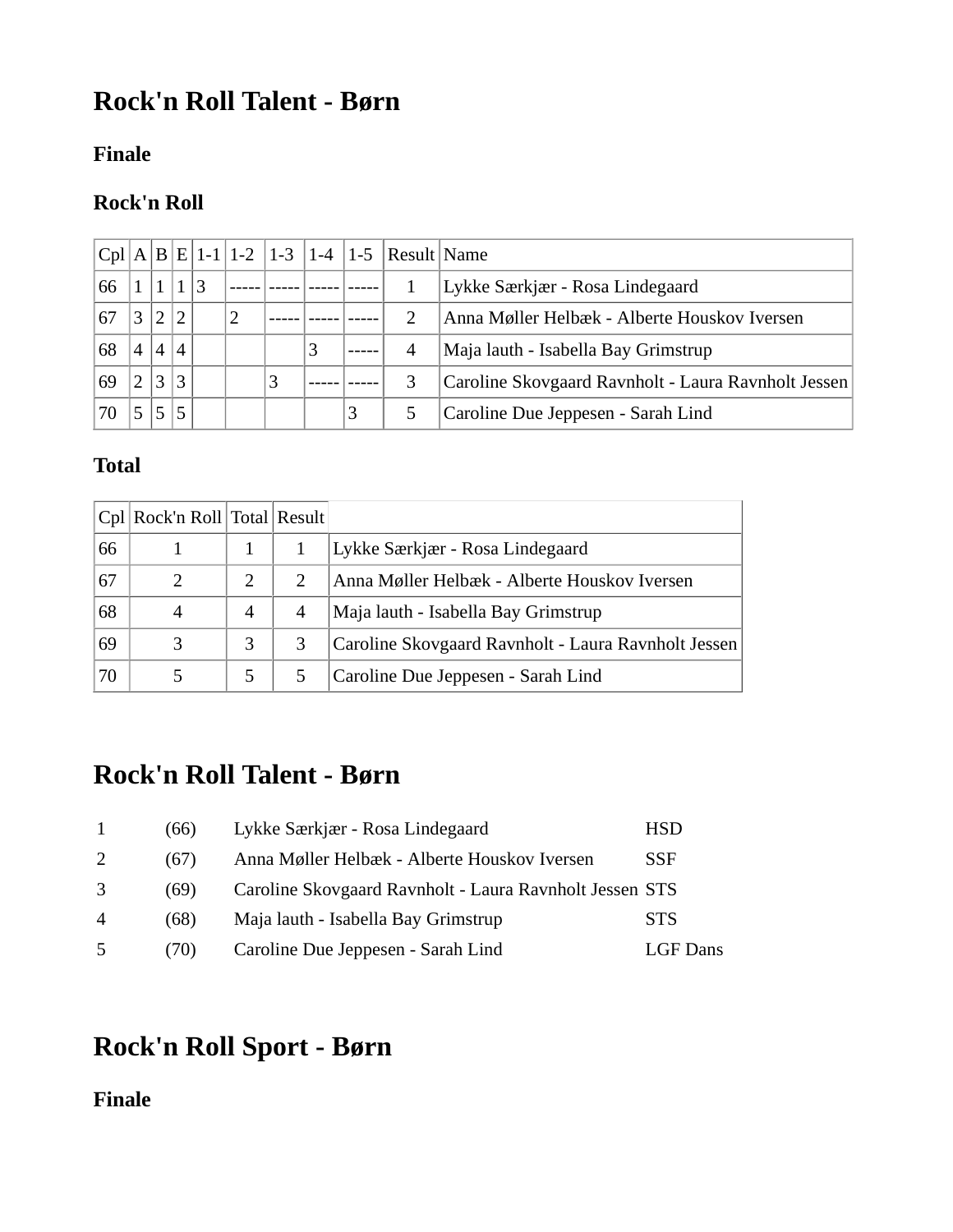#### **Rock'n Roll**

|    |  |  | $ Cpl A B E 1-1 1-2 Result Name$ |                                               |
|----|--|--|----------------------------------|-----------------------------------------------|
| 81 |  |  |                                  | Emilie Rudbeck Jørgensen - Nanna Nold Raahede |
| 82 |  |  |                                  | Naja Ibsgaard - Mille Stobberup               |

#### **Total**

|    | $ Cpl $ Rock'n Roll Total Result |  |                                               |
|----|----------------------------------|--|-----------------------------------------------|
|    |                                  |  | Emilie Rudbeck Jørgensen - Nanna Nold Raahede |
| 82 |                                  |  | Naja Ibsgaard - Mille Stobberup               |

# **Rock'n Roll Sport - Børn**

| (81) | Emilie Rudbeck Jørgensen - Nanna Nold Raahede SSF |      |
|------|---------------------------------------------------|------|
| (82) | Naja Ibsgaard - Mille Stobberup                   | STS. |

# **Rock'n Roll Talent/Sport - Junior**

**Finale**

#### **Rock'n Roll**

|     |                           |                |                |  |  | $ Cpl A B E 1-1 1-2 1-3 1-4 Result Name$ |                                                  |
|-----|---------------------------|----------------|----------------|--|--|------------------------------------------|--------------------------------------------------|
| 177 | $\boldsymbol{\varLambda}$ | $\overline{3}$ | $\overline{A}$ |  |  | $\overline{4}$                           | Karen Godtkjær Hansen - Naja Sørensen Jølnov (T) |
| 87  |                           |                |                |  |  |                                          | Sara W Graversen - Andrea Trillingsgaard         |
|     |                           |                |                |  |  |                                          | Victoria Alsted Sørensen - Jenni Winther Hald    |
| 92  |                           | $\mathcal{D}$  |                |  |  |                                          | Isabella Graff Lauritsen - Catja Grønbæk Schou   |

| $ Cpl $ Rock'n Roll Total Result |  |                                                  |
|----------------------------------|--|--------------------------------------------------|
|                                  |  | Karen Godtkjær Hansen - Naja Sørensen Jølnov (T) |
|                                  |  | Sara W Graversen - Andrea Trillingsgaard         |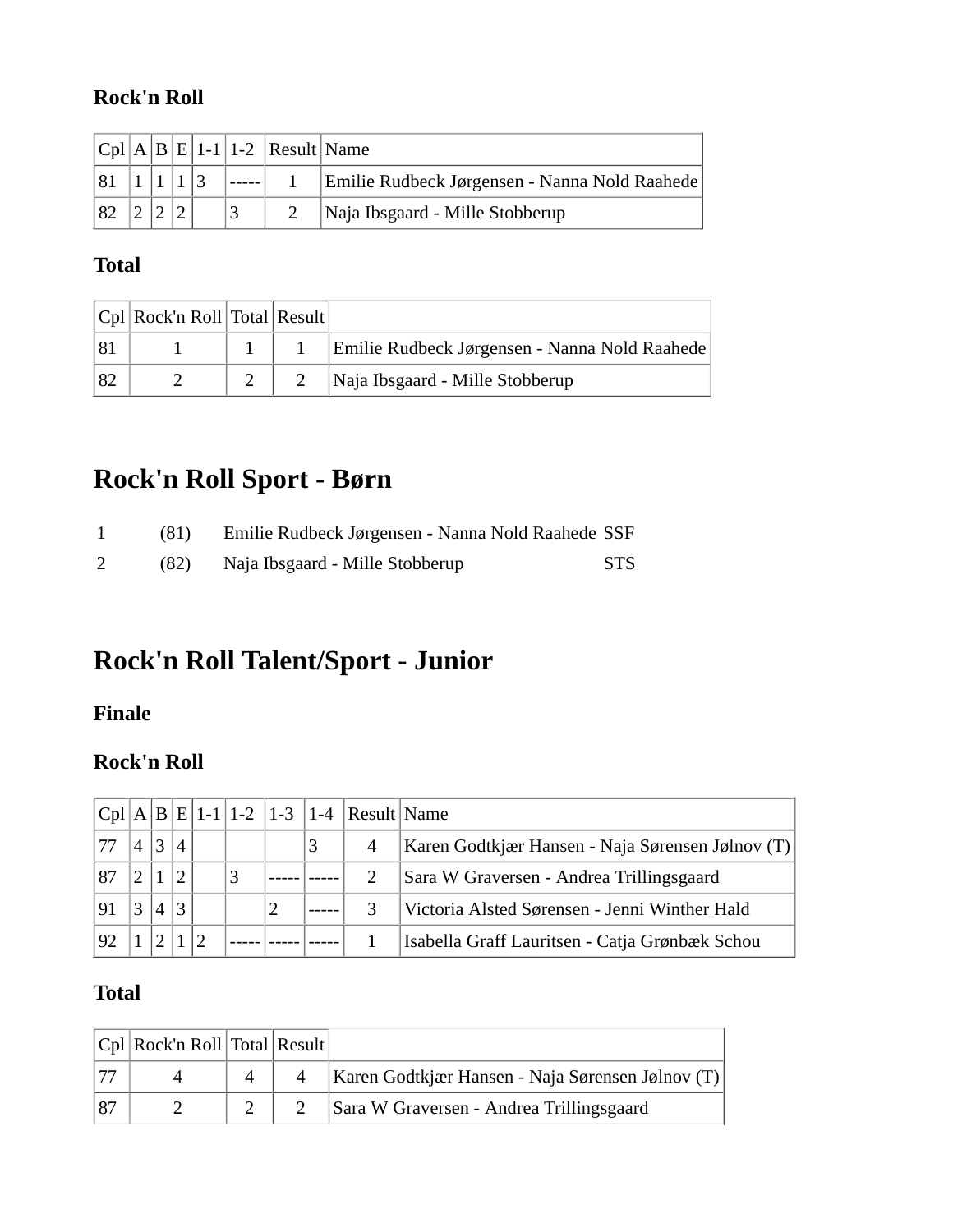| 101 |  | Victoria Alsted Sørensen - Jenni Winther Hald  |
|-----|--|------------------------------------------------|
| 92  |  | Isabella Graff Lauritsen - Catja Grønbæk Schou |

### **Rock'n Roll Talent/Sport - Junior**

| $\mathbf{L}$   | (92) | Isabella Graff Lauritsen - Catja Grønbæk Schou       | LGF Dans |
|----------------|------|------------------------------------------------------|----------|
| 2              | (87) | Sara W Graversen - Andrea Trillingsgaard             | LGF Dans |
| 3              | (91) | Victoria Alsted Sørensen - Jenni Winther Hald        | STS.     |
| $\overline{4}$ | (77) | Karen Godtkjær Hansen - Naja Sørensen Jølnov (T) STS |          |

### **Rock'n Roll Sport - Voksne**

#### **Finale**

#### **Rock'n Roll**

|      |  |  | $ Cpl A B E 1-1 1-2 Result Name$ |                                         |
|------|--|--|----------------------------------|-----------------------------------------|
| 96 1 |  |  |                                  | Simon Karlsen - Anette Kjær Christensen |
| 97   |  |  |                                  | Christina Lisby - Louise Vrist          |

#### **Total**

|    | $ Cpl $ Rock'n Roll Total Result |  |                                         |
|----|----------------------------------|--|-----------------------------------------|
| 96 |                                  |  | Simon Karlsen - Anette Kjær Christensen |
| 97 |                                  |  | Christina Lisby - Louise Vrist          |

### **Rock'n Roll Sport - Voksne**

- 1 (96) Simon Karlsen Anette Kjær Christensen STS
- 2 (97) Christina Lisby Louise Vrist Team RN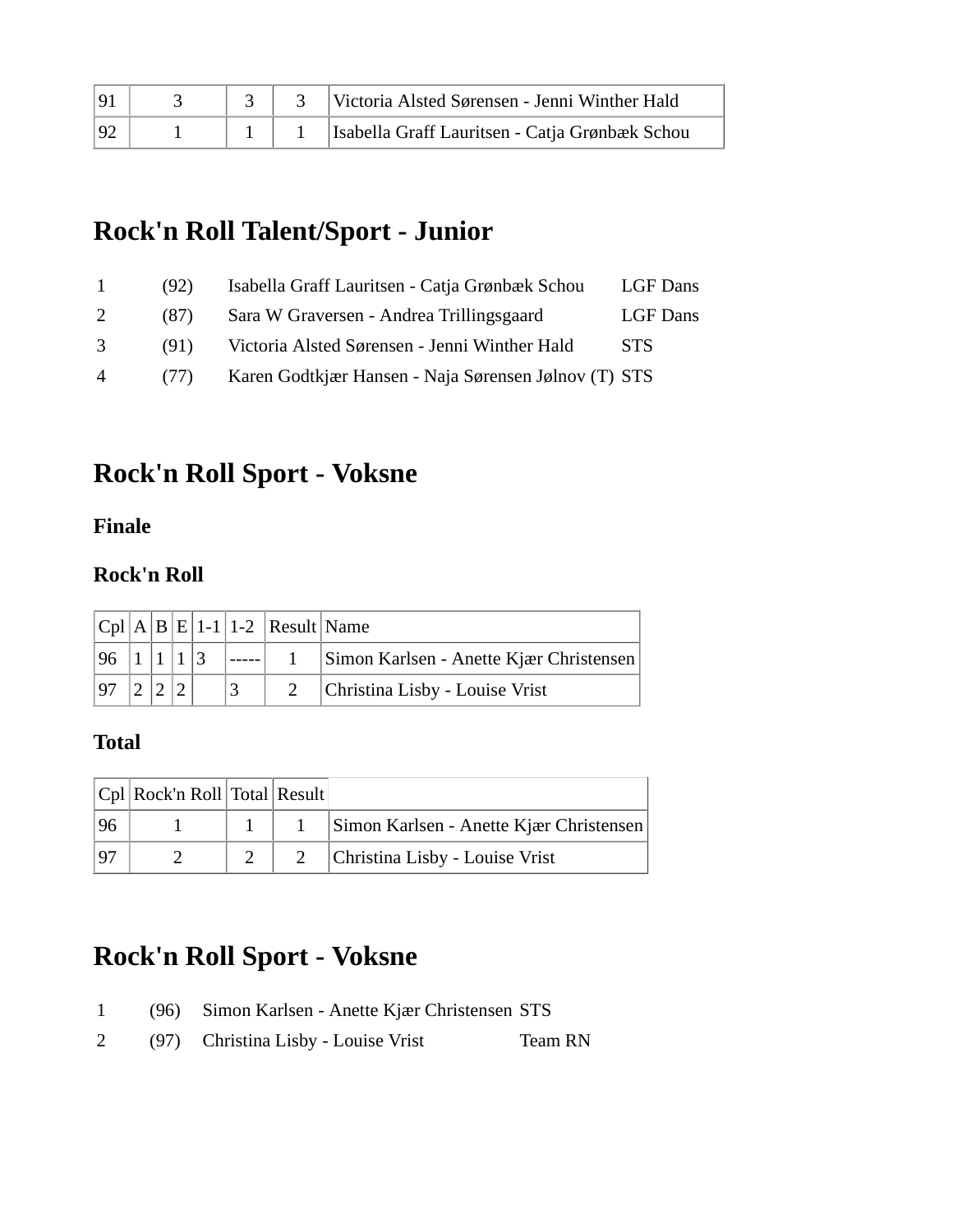# **Disco Duo - Børn II**

#### **Finale**

### **Disco**

| Cpl   |                |                |                |                |                |   | $A B C D E 1-1 1-2 1-3 1-4 1-5$ |                |   | Result Name |                                                        |
|-------|----------------|----------------|----------------|----------------|----------------|---|---------------------------------|----------------|---|-------------|--------------------------------------------------------|
| 101 3 | 3 <sup>1</sup> | 5 3            |                | 3              |                |   | 4                               |                |   | 3           | Jenni Winther Hald - Mille Stobberup                   |
| 102   |                | 4 3            |                | $\mathcal{A}$  |                |   |                                 | $\overline{4}$ |   | 4           | Caroline Skovgaard Ravnholt - Laura Ravnholt<br>Jessen |
| 103   |                |                |                |                | $\overline{4}$ |   |                                 |                |   |             | Alexia Georgiana Tibánescu - Emma Maria<br>Ciubotaru   |
| 104 2 | $\Omega$       | $\mathcal{D}$  | $\sqrt{2}$     |                |                | 5 |                                 |                |   | 2           | Maja Yde Larsen - Anna Brødbæk                         |
| 105   |                | $\overline{4}$ | $\overline{4}$ | 5 <sub>1</sub> |                |   |                                 |                | 5 |             | Freya Rasmussen - Sofia Stigsen                        |

#### **Total**

|     |                             |   | $ Cpl $ Disco $ Total $ Result |                                                     |
|-----|-----------------------------|---|--------------------------------|-----------------------------------------------------|
| 101 | 3                           | 3 | 3                              | Jenni Winther Hald - Mille Stobberup                |
| 102 | $\overline{A}$              | 4 | $\overline{4}$                 | Caroline Skovgaard Ravnholt - Laura Ravnholt Jessen |
| 103 |                             |   |                                | Alexia Georgiana Tibánescu - Emma Maria Ciubotaru   |
| 104 | $\mathcal{D}_{\mathcal{L}}$ | 2 | 2                              | Maja Yde Larsen - Anna Brødbæk                      |
| 105 | 5                           | 5 |                                | Freya Rasmussen - Sofia Stigsen                     |

## **Disco Duo - Børn II**

|                | (103) | Alexia Georgiana Tibánescu - Emma Maria Ciubotaru Team RN |            |
|----------------|-------|-----------------------------------------------------------|------------|
| 2              | (104) | Maja Yde Larsen - Anna Brødbæk                            | <b>STS</b> |
| 3              | (101) | Jenni Winther Hald - Mille Stobberup                      | <b>STS</b> |
| $\overline{4}$ | (102) | Caroline Skovgaard Ravnholt - Laura Ravnholt Jessen STS   |            |
| $\overline{5}$ | (105) | Freya Rasmussen - Sofia Stigsen                           | ÅS         |

# **Disco Duo - Junior I/II/Ynglinge**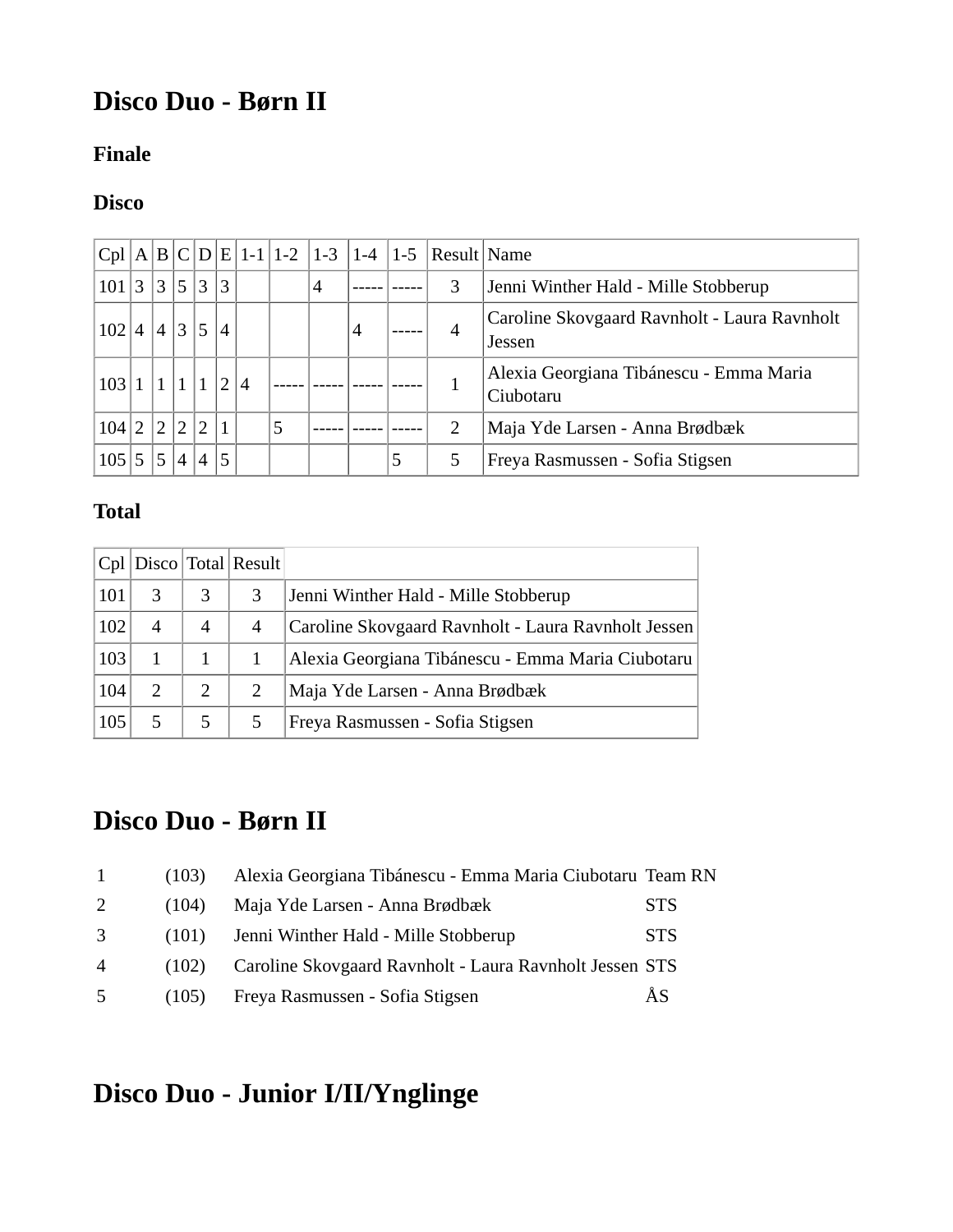#### **Finale**

#### **Disco**

|       |                         |       |   |  | $ Cpl A B C D E 1-1 1-2 1-3 Result Name$ |                                                      |
|-------|-------------------------|-------|---|--|------------------------------------------|------------------------------------------------------|
| 111 2 | $\left  \gamma \right $ |       |   |  |                                          | Anna Ørnskov - Louise Hedegård Lund (J1)             |
| 116 1 |                         |       |   |  |                                          | Isabella Graff Lauritsen - Sara W Graversen (J2)     |
| 117 3 |                         | 2 3 2 | 2 |  |                                          | Naja Sørensen Jølnov - Victoria Alsted Sørensen (J2) |

#### **Total**

|     |           |                                          | $ Cpl $ Disco Total Result |                                                      |
|-----|-----------|------------------------------------------|----------------------------|------------------------------------------------------|
|     | $ 111 $ 2 |                                          | 2                          | Anna Ørnskov - Louise Hedegård Lund (J1)             |
|     | $ 116 $ 1 |                                          |                            | Isabella Graff Lauritsen - Sara W Graversen (J2)     |
| 117 |           | $\begin{array}{c} \boxed{3} \end{array}$ | $\overline{3}$             | Naja Sørensen Jølnov - Victoria Alsted Sørensen (J2) |

# **Disco Duo - Junior I/II/Ynglinge**

| $\mathbf{1}$ | (116) Isabella Graff Lauritsen - Sara W Graversen (J2)         | <b>LGF</b> Dans |
|--------------|----------------------------------------------------------------|-----------------|
| 2            | (111) Anna Ørnskov - Louise Hedegård Lund (J1)                 | -STS            |
| 3            | (117) Naja Sørensen Jølnov - Victoria Alsted Sørensen (J2) STS |                 |

# **Hip Hop Duo - Børn II**

### **Finale**

#### **Hip Hop**

|               |  |  |  | $ Cpl A B C D E 1-1 1-2 Result Name$ |                                      |
|---------------|--|--|--|--------------------------------------|--------------------------------------|
| 126 2 2 2 2 2 |  |  |  |                                      | Naja Ibsgaard - Ida Loftager         |
| 127 1 1       |  |  |  |                                      | Jenni Winther Hald - Maja Yde Larsen |

#### **Total**

 $\boxed{\text{Cpl}$  Hip Hop Total Result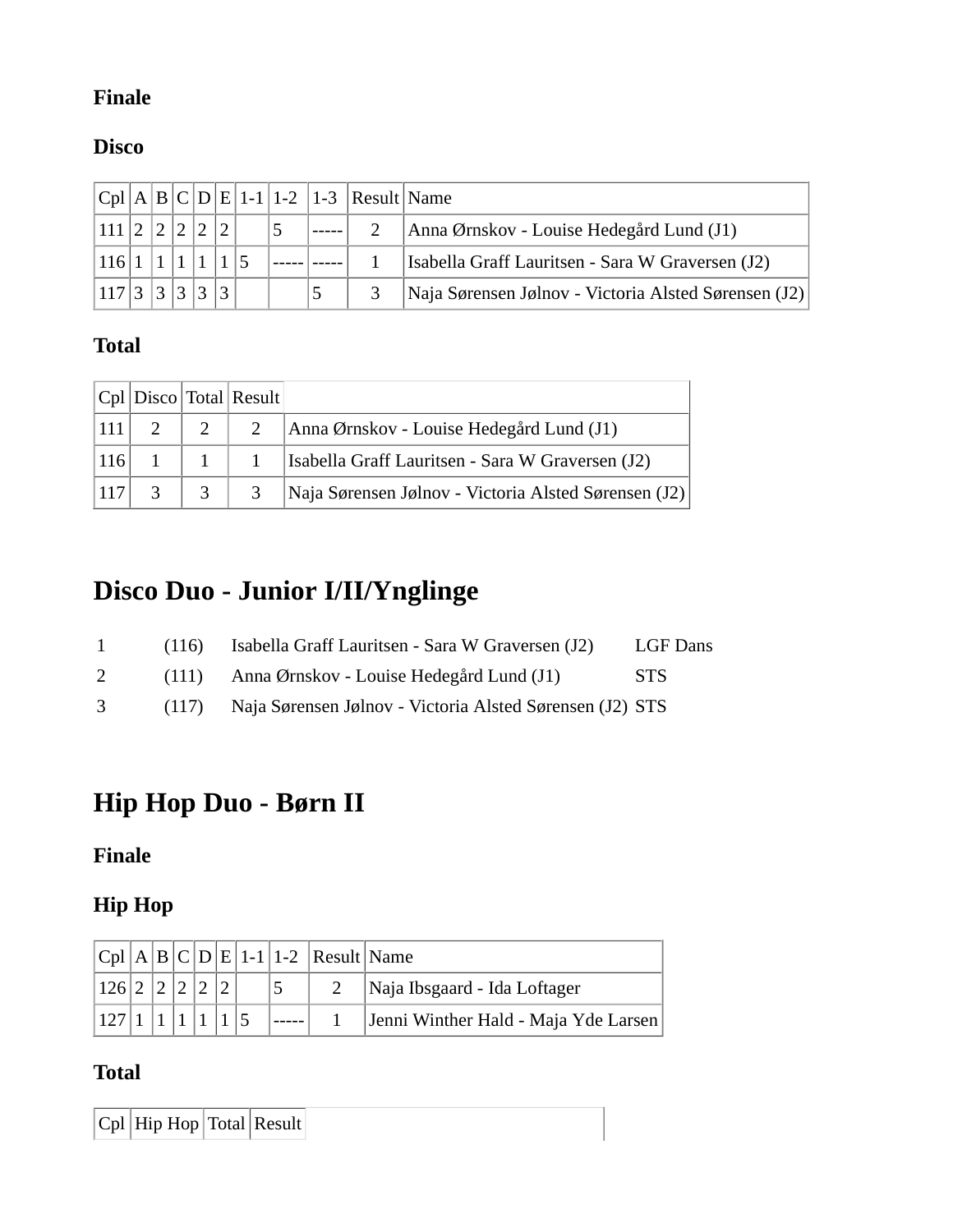| $ 126\rangle$ |  | Naja Ibsgaard - Ida Loftager         |
|---------------|--|--------------------------------------|
|               |  | Jenni Winther Hald - Maja Yde Larsen |

## **Hip Hop Duo - Børn II**

- 1 (127) Jenni Winther Hald Maja Yde Larsen STS
- 2 (126) Naja Ibsgaard Ida Loftager STS

## **Hip Hop Duo - Junior I**

#### **Finale**

#### **Hip Hop**

|       |                |                |                |                |                |                |   |   |   |                                | $ Cpl A B C D E 1-1 1-2 1-3 1-4 1-5 Result Name$ |                                                      |
|-------|----------------|----------------|----------------|----------------|----------------|----------------|---|---|---|--------------------------------|--------------------------------------------------|------------------------------------------------------|
| 131   | $\overline{3}$ |                | 2 <sup>1</sup> | $\overline{2}$ | $ 2\rangle$    |                | 4 |   |   |                                | 2                                                | Rebecca Sanderhoff - Mie Friis Lassen                |
| 133   |                | 2 <sup>1</sup> |                |                |                | $\overline{A}$ |   |   |   | Lærke Sørensen - Mai-Li Nguyen |                                                  |                                                      |
| 134 5 |                | 5              | 5              | 5 <sup>5</sup> | 5              |                |   |   |   | 5<br>5                         |                                                  | Jasmin Landbo Salek - Johanne Krogh Nielsen          |
| 135 4 |                | 4              | $\vert$        | $\overline{4}$ | 3              |                |   |   | 5 |                                | 4                                                | Milla Klinge Rydal - Victoria Guldbæk<br>Christensen |
| 137   | ി              | 3              | 3 <sup>1</sup> | 3              | $\overline{4}$ |                |   | 4 |   |                                | $\mathcal{R}$                                    | Marius Fjeldal - Sarah Obling                        |

#### **Total**

|     | $ Cpl $ Hip Hop $ Total $ Result |                             |                       |                                                   |
|-----|----------------------------------|-----------------------------|-----------------------|---------------------------------------------------|
| 131 | $\mathcal{D}_{\mathcal{L}}$      | $\mathcal{D}_{\mathcal{L}}$ | $\mathcal{D}_{\cdot}$ | Rebecca Sanderhoff - Mie Friis Lassen             |
| 133 |                                  |                             |                       | Lærke Sørensen - Mai-Li Nguyen                    |
| 134 |                                  | 5                           | 5                     | Jasmin Landbo Salek - Johanne Krogh Nielsen       |
| 135 | $\overline{4}$                   | 4                           | $\overline{A}$        | Milla Klinge Rydal - Victoria Guldbæk Christensen |
| 137 | 3                                | 3                           |                       | Marius Fjeldal - Sarah Obling                     |

# **Hip Hop Duo - Junior I**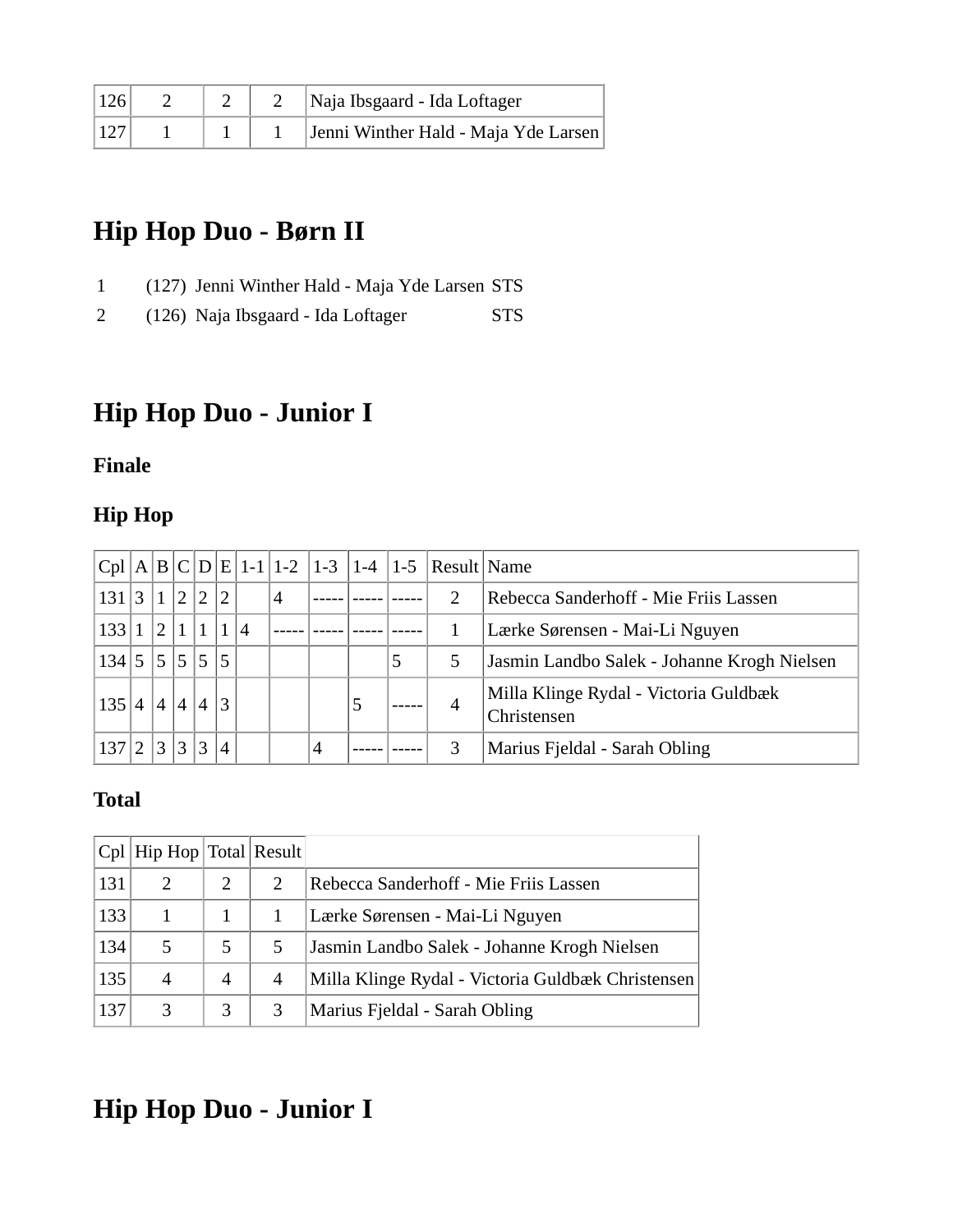|                | (133) | Lærke Sørensen - Mai-Li Nguyen                       | ÅS             |
|----------------|-------|------------------------------------------------------|----------------|
| 2              | (131) | Rebecca Sanderhoff - Mie Friis Lassen                | <b>MS</b> Dans |
| 3              | (137) | Marius Fjeldal - Sarah Obling                        | <b>MS</b> Dans |
| $\overline{4}$ | (135) | Milla Klinge Rydal - Victoria Guldbæk Christensen ÅS |                |
| $\overline{5}$ | (134) | Jasmin Landbo Salek - Johanne Krogh Nielsen          | <b>STS</b>     |

# **Hip Hop Duo - Junior II / Ynglinge**

#### **Finale**

### **Hip Hop**

|      |   |            |            |              |  |   | $ Cpl A B C D E 1-1 1-2 1-3 Result Name$ |                                                                     |
|------|---|------------|------------|--------------|--|---|------------------------------------------|---------------------------------------------------------------------|
| 141  |   |            |            |              |  |   |                                          | Victoria Alsted Sørensen - Naja Sørensen Jølnov                     |
| 143  | ⌒ | $\bigcirc$ | $\bigcirc$ | $\mathbf{r}$ |  | 5 | $\mathcal{R}$                            | Nalisa Hald Pedersen - Sille Raft Calum                             |
| .147 |   |            |            |              |  |   |                                          | Karoline Vindelev Brun Nielsen - amalie Tarbensen<br>Pedersen $(Y)$ |

#### **Total**

|     | $ Cpl $ Hip Hop $ Total $ Result |  |                                                                |
|-----|----------------------------------|--|----------------------------------------------------------------|
|     |                                  |  | Victoria Alsted Sørensen - Naja Sørensen Jølnov                |
| 143 |                                  |  | Nalisa Hald Pedersen - Sille Raft Calum                        |
| 147 |                                  |  | Karoline Vindelev Brun Nielsen - amalie Tarbensen Pedersen (Y) |

# **Hip Hop Duo - Junior II / Ynglinge**

| $\overline{1}$ | (141) | Victoria Alsted Sørensen - Naja Sørensen Jølnov                     | <b>STS</b> |
|----------------|-------|---------------------------------------------------------------------|------------|
|                | (147) | Karoline Vindelev Brun Nielsen - amalie Tarbensen<br>Pedersen $(Y)$ | <b>STS</b> |
| $\mathcal{R}$  | (143) | Nalisa Hald Pedersen - Sille Raft Calum                             | MS Dans    |

# **Disco Solo - Minibørn/Børn I**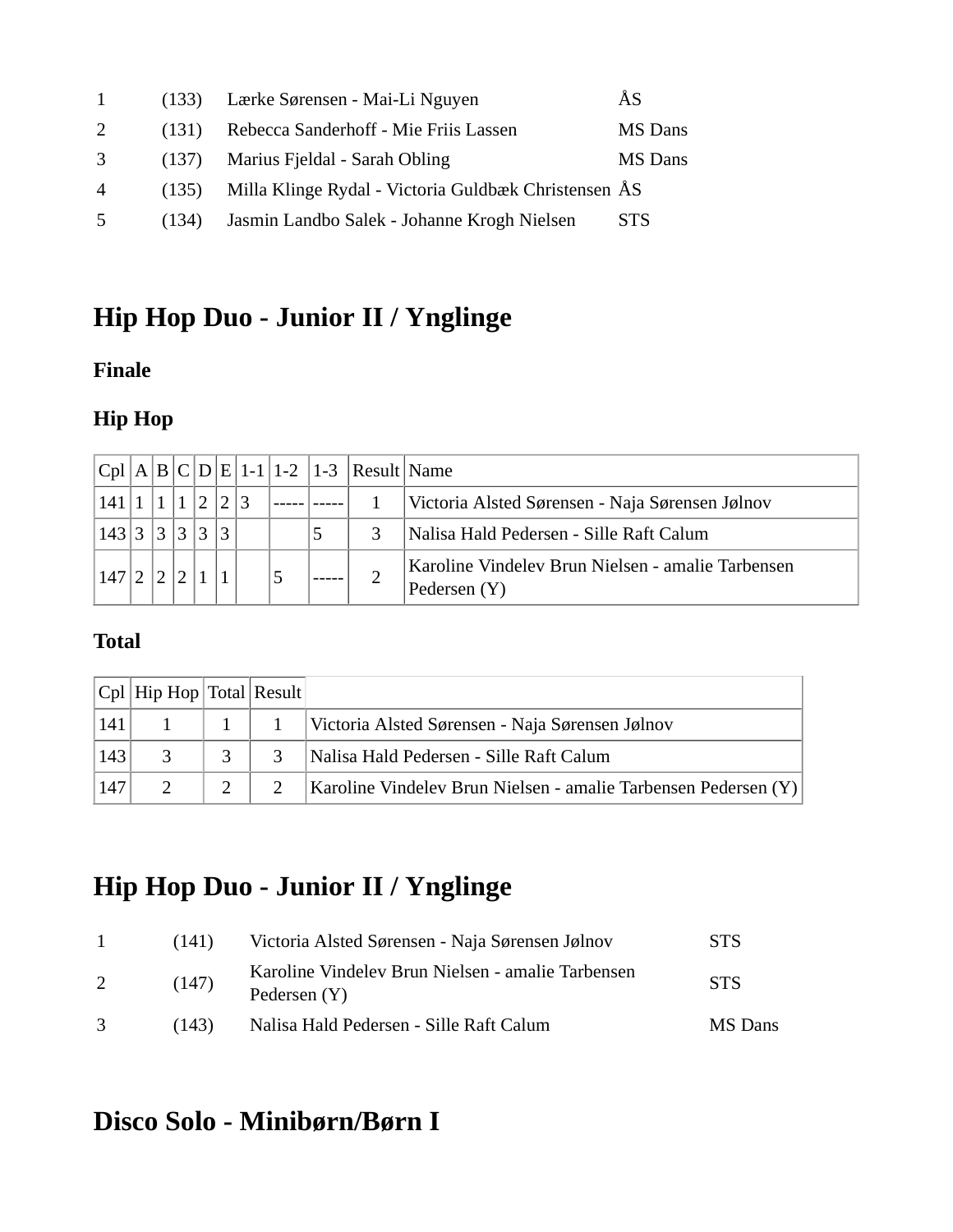#### **Finale**

#### **Disco**

| Cpl   |                |                |                   |                |                |                |   |   |   |   | $A B C D E 1-1 1-2 1-3 1-4 1-5 Result Name$ |                                     |
|-------|----------------|----------------|-------------------|----------------|----------------|----------------|---|---|---|---|---------------------------------------------|-------------------------------------|
| 151   | $\overline{A}$ | $\overline{4}$ | $\overline{4}$    | $\overline{A}$ | 3              |                |   |   | 5 |   | 4                                           | Simone Heesche Pedersen (Mini)      |
| 152 5 |                |                | $\frac{5}{5}$ 5 5 |                | $\overline{4}$ |                |   |   |   | 5 |                                             | <b>Frida Faurby Tanderup (Mini)</b> |
| 156   |                |                | $\overline{2}$    |                | 1              | $\overline{4}$ |   |   |   |   |                                             | Mille Stobberup                     |
| 157   | 3              | 3 3            |                   | 3              | 5              |                |   | 4 |   |   |                                             | Ziva Vestergaard                    |
| 158   | ി              | $\mathcal{D}$  | $\mathbf{1}$      |                | $\mathcal{D}$  |                | 5 |   |   |   |                                             | Isabella Bay Grimstrup              |

#### **Total**

|     |                |                | $ Cpl $ Disco Total Result |                                |
|-----|----------------|----------------|----------------------------|--------------------------------|
| 151 | 4              | 4              | 4                          | Simone Heesche Pedersen (Mini) |
| 152 | 5              | 5              | 5                          | Frida Faurby Tanderup (Mini)   |
| 156 |                |                |                            | Mille Stobberup                |
| 157 | 3              | 3              | 3                          | Ziva Vestergaard               |
| 158 | $\mathfrak{D}$ | $\mathfrak{D}$ |                            | Isabella Bay Grimstrup         |

# **Disco Solo - Minibørn/Børn I**

|                | (156) Mille Stobberup                | <b>STS</b> |
|----------------|--------------------------------------|------------|
| 2              | (158) Isabella Bay Grimstrup         | <b>STS</b> |
| 3              | (157) Ziva Vestergaard               | <b>HSD</b> |
| $\overline{A}$ | (151) Simone Heesche Pedersen (Mini) | <b>STS</b> |
| -5             | (152) Frida Faurby Tanderup (Mini)   | Team RN    |

## **Disco Solo - Børn II**

### **Round 1**

| $\gamma$ isco |  |  |  |  |                                   |  |
|---------------|--|--|--|--|-----------------------------------|--|
|               |  |  |  |  | Cpl A B C D E Total Recalled Name |  |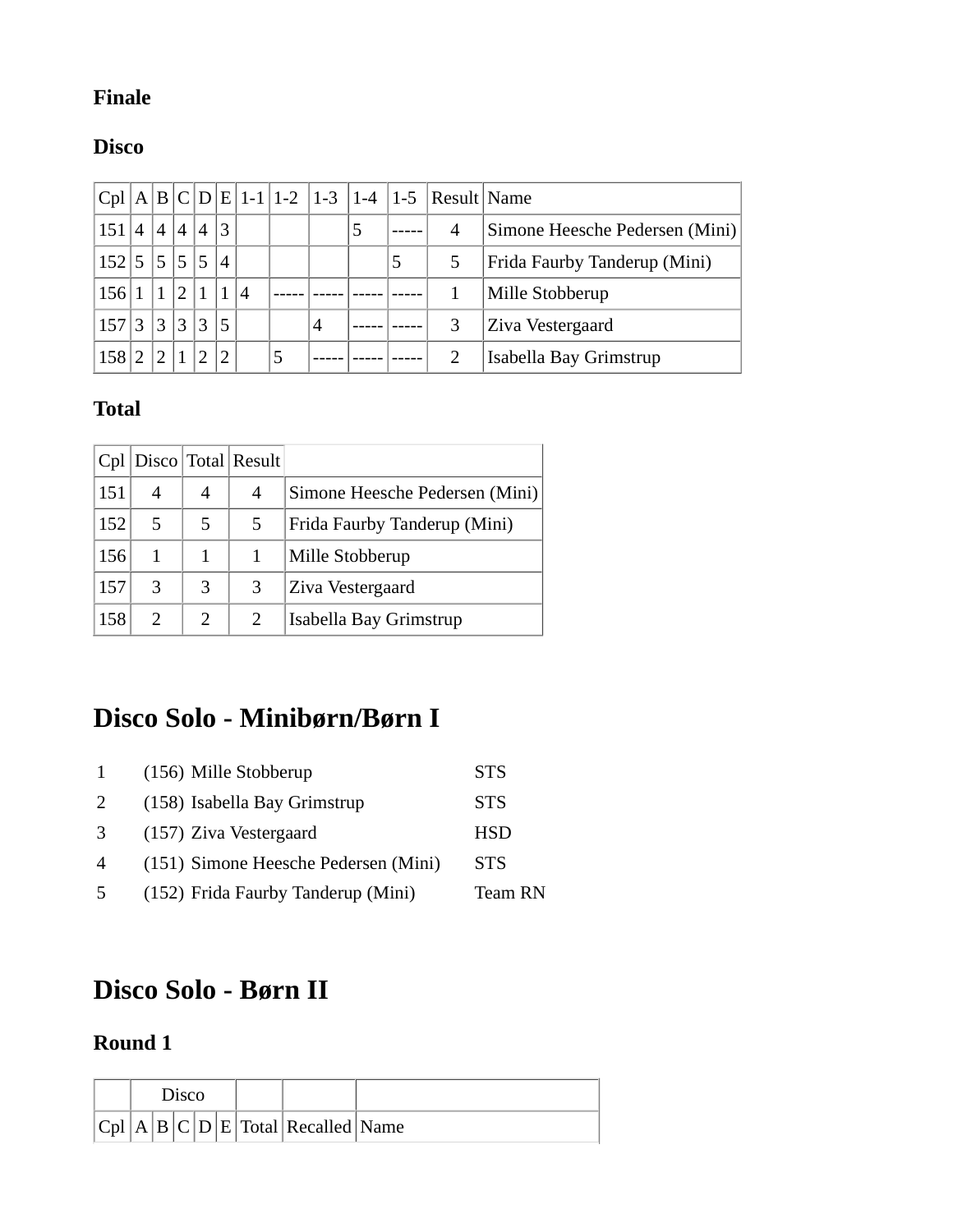| 161 |                |                | $\overline{2}$ | 5 | $\mathbf{1}$   | 10 | 1              | Laura Ravnholt Jessen         |
|-----|----------------|----------------|----------------|---|----------------|----|----------------|-------------------------------|
| 162 |                | $\overline{2}$ | $\mathbf{1}$   | 3 |                | 8  | 1              | Alexia Georgiana Tibánescu    |
| 163 | $\overline{4}$ | 3              | 3              | 5 | 3              | 18 | 2              | Melanie Liv Højland Lauridsen |
| 164 |                | 3              | $\mathbf{1}$   | 3 | $\overline{2}$ | 10 | 1              | Jenni Winther Hald            |
| 165 | 3              | $\overline{4}$ | 3              | 5 | 3              | 18 | $\overline{2}$ | Naja Ibsgaard                 |
| 166 |                | 2              | $\mathbf{1}$   | 1 |                | 6  | 1              | Emma Maria Ciubotaru          |
| 167 | 3              | 5              | 4              | 4 | 5              | 21 | $\overline{2}$ | Carla Malou Frederiksen       |
| 168 | 3              | 4              | 4              | 5 | $\overline{2}$ | 18 | 2              | Ida Loftager                  |
| 169 |                | 3              | 3              | 3 |                | 12 |                | Anna Brødbæk                  |

Group 1 : 161 162 164 166 169

Group 2 : 163 165 167 168

Group 3 :

Group 4 :

Group 5 :

Group 6 :

Group 7 :

Group 8 :

Group 9 :

Group 10 :

## **Disco Solo - Børn II - Finale A**

#### **Finale**

#### **Disco**

|         |   |  |  |                |  | $ Cpl A B C D E 1-1 1-2 1-3 1-4 1-5 Result Name$ |                            |
|---------|---|--|--|----------------|--|--------------------------------------------------|----------------------------|
| 161 3 2 |   |  |  |                |  |                                                  | Laura Ravnholt Jessen      |
| 162 4   |   |  |  | $\overline{4}$ |  |                                                  | Alexia Georgiana Tibánescu |
| 164 2"  | 4 |  |  |                |  |                                                  | Jenni Winther Hald         |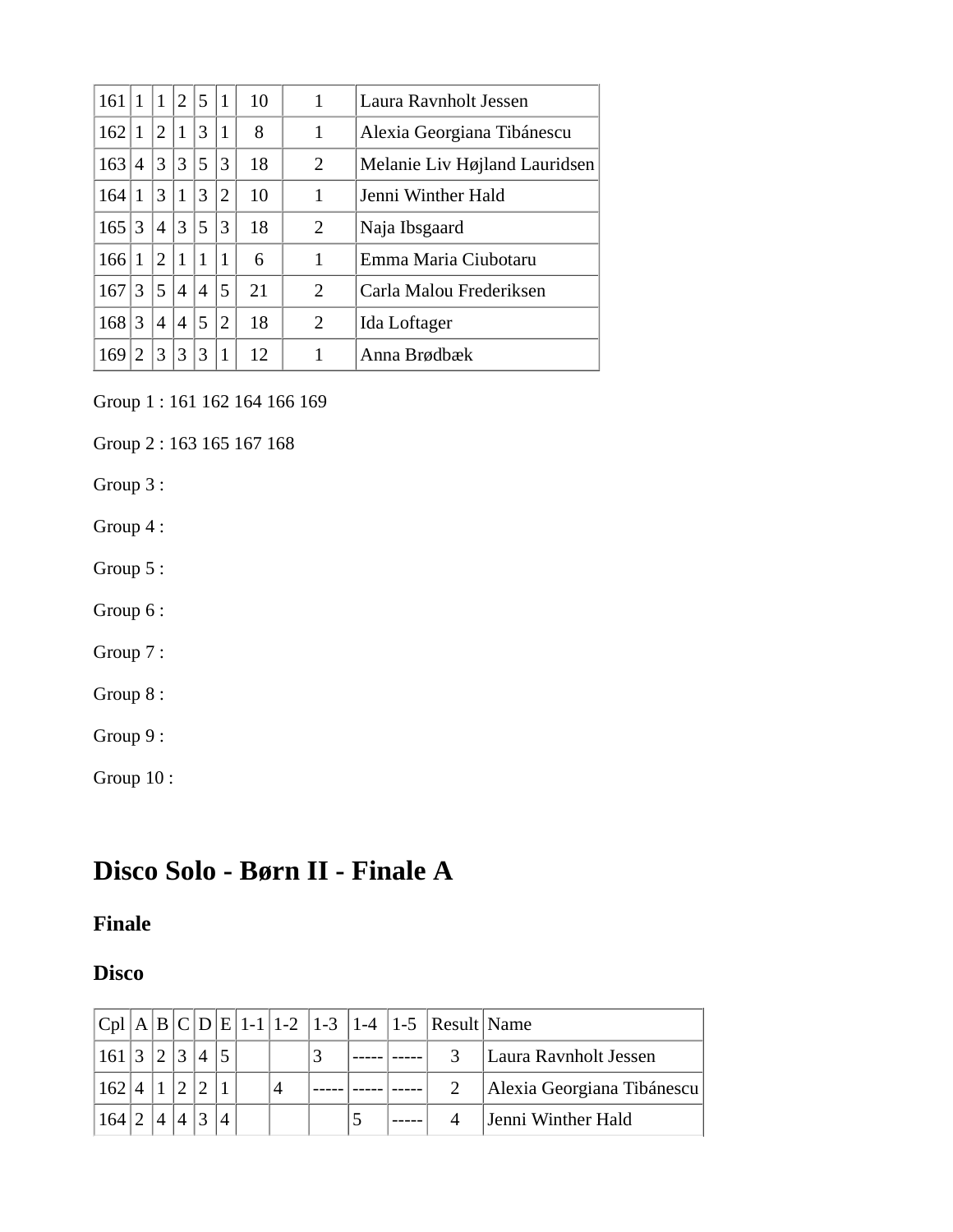| 166 |  |  |  |  |                          | Emma Maria Ciubotaru |
|-----|--|--|--|--|--------------------------|----------------------|
| 169 |  |  |  |  | $\overline{\phantom{0}}$ | Anna Brødbæk         |

### **Total**

|     |                       |   | $ Cpl $ Disco Total Result |                            |
|-----|-----------------------|---|----------------------------|----------------------------|
| 161 | 3                     | 3 | 3                          | Laura Ravnholt Jessen      |
| 162 | $\mathcal{D}_{\cdot}$ | 2 | 2                          | Alexia Georgiana Tibánescu |
| 164 | 4                     | 4 | 4                          | Jenni Winther Hald         |
| 166 |                       |   |                            | Emma Maria Ciubotaru       |
| 169 |                       | 5 |                            | Anna Brødbæk               |

# **Disco Solo - Børn II - Finale A**

|               | (166) Emma Maria Ciubotaru       | Team RN    |
|---------------|----------------------------------|------------|
| 2             | (162) Alexia Georgiana Tibánescu | Team RN    |
| $\mathcal{R}$ | (161) Laura Ravnholt Jessen      | <b>STS</b> |
| 4             | (164) Jenni Winther Hald         | <b>STS</b> |
| .5            | $(169)$ Anna Brødbæk             | <b>STS</b> |

# **Disco Solo - Børn II - Finale B**

#### **Finale**

#### **Disco**

|       |             |                             |               |  |  | $ Cpl A B C D E 1-1 1-2 1-3 1-4 Result Name$ |                               |
|-------|-------------|-----------------------------|---------------|--|--|----------------------------------------------|-------------------------------|
| 163 4 | $ 2\rangle$ |                             | 3             |  |  |                                              | Melanie Liv Højland Lauridsen |
| 165 2 |             | $\mathcal{D}_{\mathcal{L}}$ |               |  |  |                                              | Naja Ibsgaard                 |
| 167 3 |             | $\overline{4}$              |               |  |  |                                              | Carla Malou Frederiksen       |
| 168   | 3           | 3                           | $\mathcal{D}$ |  |  |                                              | Ida Loftager                  |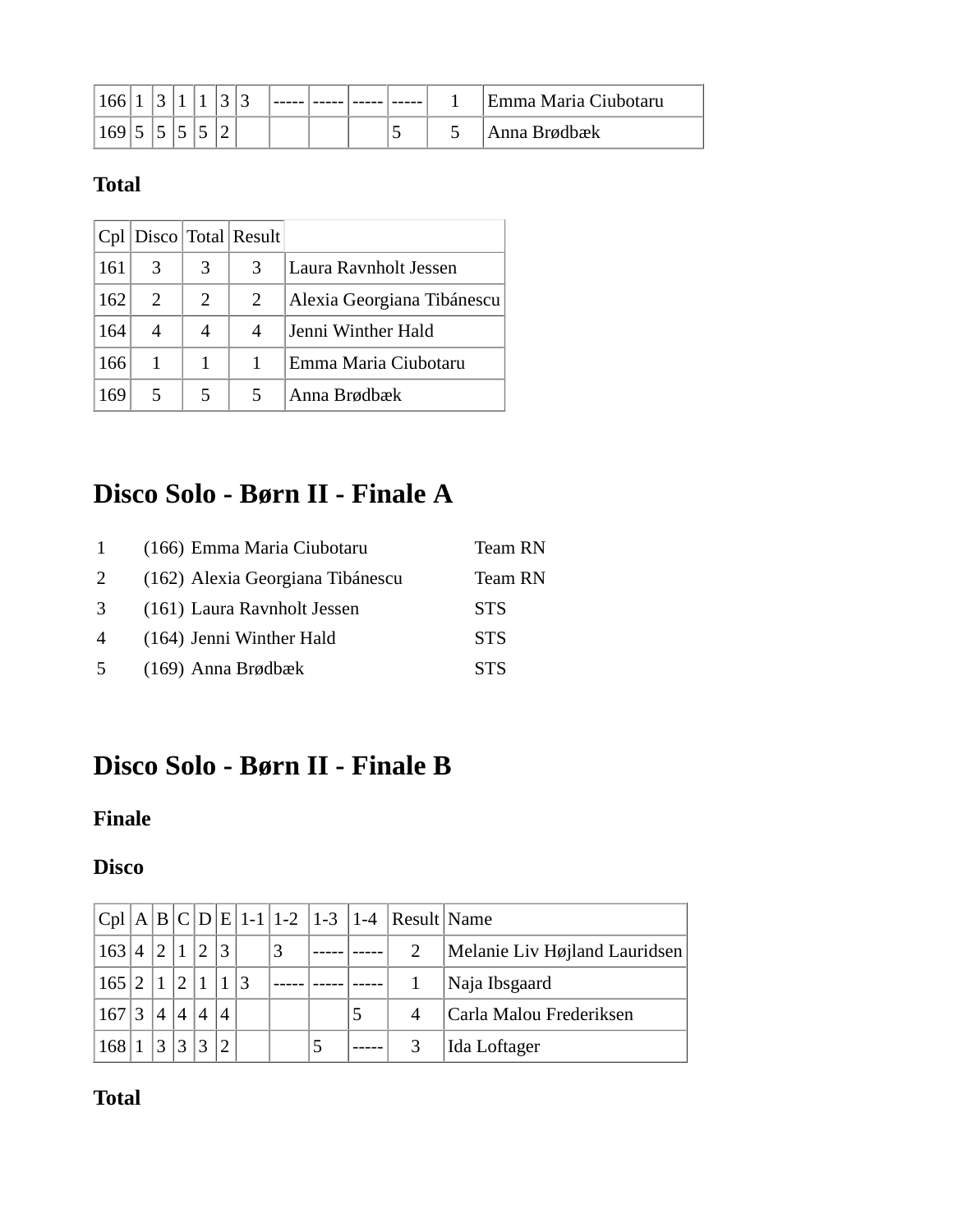|     |               |   | $ Cpl $ Disco Total Result |                               |
|-----|---------------|---|----------------------------|-------------------------------|
| 163 |               |   | 2                          | Melanie Liv Højland Lauridsen |
| 165 |               |   |                            | Naja Ibsgaard                 |
| 167 |               |   | 4                          | Carla Malou Frederiksen       |
| 168 | $\mathcal{R}$ | 3 | 3                          | Ida Loftager                  |

### **Disco Solo - Børn II - Finale B**

| $\mathbf{1}$   | $(165)$ Naja Ibsgaard                 | <b>STS</b>      |
|----------------|---------------------------------------|-----------------|
| 2              | $(163)$ Melanie Liv Højland Lauridsen | <b>LGF</b> Dans |
| 3              | $(168)$ Ida Loftager                  | <b>STS</b>      |
| $\overline{4}$ | (167) Carla Malou Frederiksen         | <b>STS</b>      |

# **Disco Solo - Junior I**

#### **Finale**

#### **Disco**

|           |  |   |  |  | $ Cpl A B C D E 1-1 1-2 1-3 Result Name$ |                        |
|-----------|--|---|--|--|------------------------------------------|------------------------|
| 177 3 3 3 |  | 3 |  |  |                                          | Pernille Knudsen       |
| 17811     |  |   |  |  |                                          | Anna Ørnskov           |
|           |  |   |  |  |                                          | Emilie Linde Bertelsen |

#### **Total**

|      |   | $ Cpl $ Disco $ Total $ Result |                        |
|------|---|--------------------------------|------------------------|
| 177  |   |                                | Pernille Knudsen       |
| 178  |   |                                | Anna Ørnskov           |
| 1179 | C |                                | Emilie Linde Bertelsen |

# **Disco Solo - Junior I**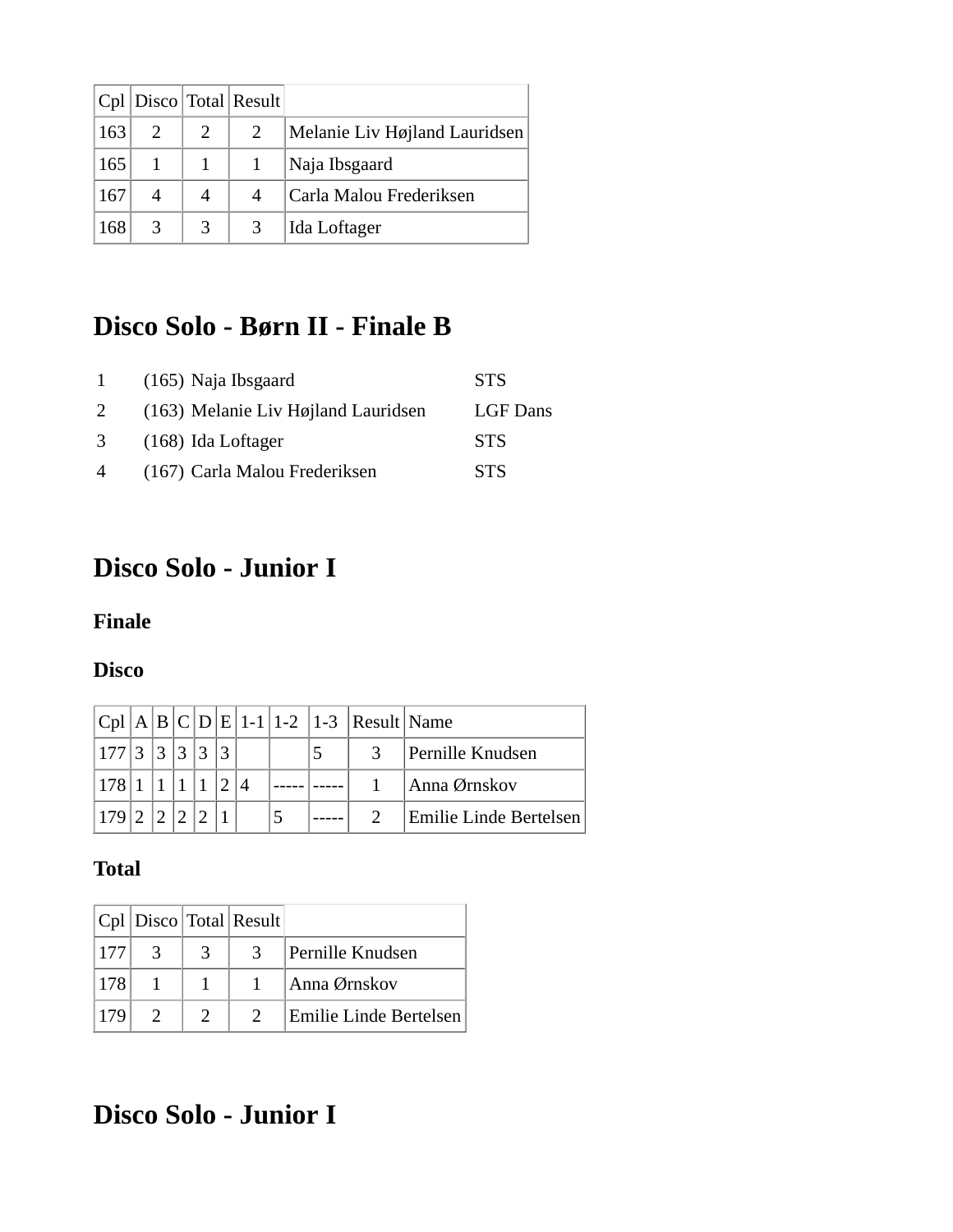|   | 1 $(178)$ Anna Ørnskov       | <b>STS</b> |
|---|------------------------------|------------|
| 2 | (179) Emilie Linde Bertelsen | <b>STS</b> |
|   | 3 (177) Pernille Knudsen     | LGF Dans   |

# **Disco Solo - Junior II**

#### **Finale**

#### **Disco**

|     |                |                |                |                |                |           |   |   |                |   |   | $ Cpl A B C D E 1-1 1-2 1-3 1-4 1-5 1-6 Result Name$ |                            |
|-----|----------------|----------------|----------------|----------------|----------------|-----------|---|---|----------------|---|---|------------------------------------------------------|----------------------------|
| 186 | $\overline{2}$ |                |                | 1 1 2          |                | $\vert 3$ |   |   |                |   |   |                                                      | Catja Grønbæk Schou        |
| 187 | $\overline{4}$ | 6 4            |                | $5^{\circ}$    | 6              |           |   |   |                | 3 |   | 5                                                    | Naja Sørensen Jølnov       |
| 188 |                | $^{\prime}2$   | $\overline{5}$ |                | 5              |           | 3 |   |                |   |   | 2                                                    | Emma Ørnskov               |
| 189 | 3              | 5              | 2              | $\overline{4}$ | $\overline{4}$ |           |   |   | $\overline{4}$ |   |   | 4                                                    | Victoria Alsted Sørensen   |
| 190 | 5              | 3              | 3              | 3              | 3              |           |   | 4 |                |   |   | 3                                                    | Lasse Agergaard            |
| 191 | 6              | $\overline{4}$ | $\overline{6}$ |                | $\mathcal{D}$  |           |   |   |                |   | 5 | 6                                                    | Caroline Mejholm Mikkelsen |

### **Total**

|     |                       |   | $ Cpl $ Disco Total Result |                            |
|-----|-----------------------|---|----------------------------|----------------------------|
| 186 |                       |   |                            | Catja Grønbæk Schou        |
| 187 | 5                     | 5 | 5                          | Naja Sørensen Jølnov       |
| 188 | $\mathcal{D}_{\cdot}$ | 2 | 2                          | Emma Ørnskov               |
| 189 | 4                     | 4 | 4                          | Victoria Alsted Sørensen   |
| 190 | 3                     | 3 | 3                          | Lasse Agergaard            |
| 191 | 6                     | 6 | 6                          | Caroline Mejholm Mikkelsen |

# **Disco Solo - Junior II**

|   | (186) Catja Grønbæk Schou | Team RN    |
|---|---------------------------|------------|
|   | $(188)$ Emma Ørnskov      | <b>STS</b> |
| 3 | (190) Lasse Agergaard     | LGF Dans   |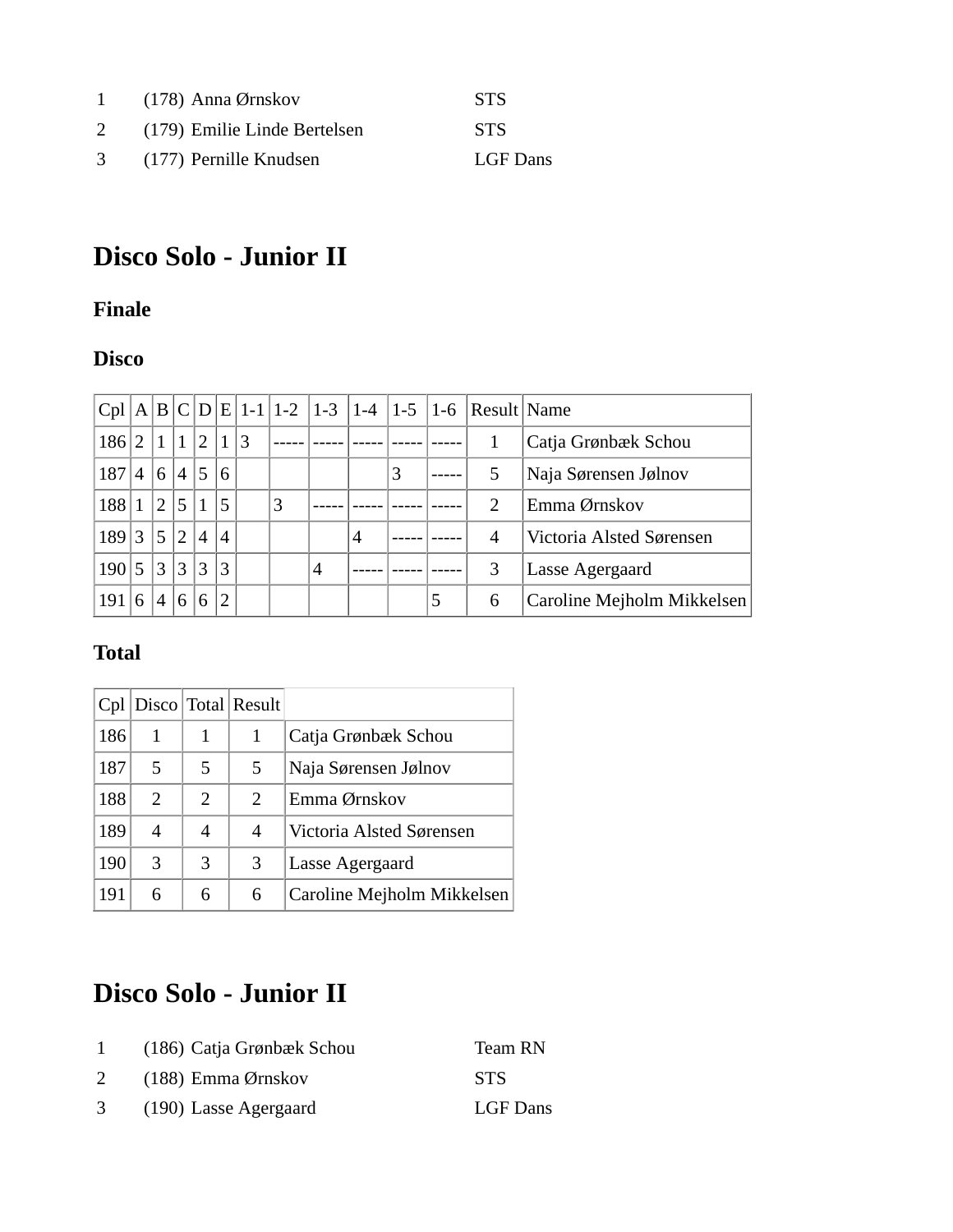| 4 | (189) Victoria Alsted Sørensen   | <b>STS</b> |
|---|----------------------------------|------------|
| 5 | (187) Naja Sørensen Jølnov       | <b>STS</b> |
| 6 | (191) Caroline Mejholm Mikkelsen | ÅS         |

# **Disco Solo - Ynglinge/Voksne**

#### **Finale**

#### **Disco**

|                                                           |  |  |  | $ Cpl A B C D E 1-1 1-2 Result Name$ |                    |
|-----------------------------------------------------------|--|--|--|--------------------------------------|--------------------|
| $\frac{197}{2}$ $\frac{2}{1}$ $\frac{1}{1}$ $\frac{2}{2}$ |  |  |  |                                      | Christina Lisby    |
| 201 1 1 2 2 1 3                                           |  |  |  |                                      | Louise Vrist $(V)$ |

#### **Total**

|      |  | $ Cpl $ Disco Total Result |                    |
|------|--|----------------------------|--------------------|
| 197  |  |                            | Christina Lisby    |
| 1201 |  |                            | Louise Vrist $(V)$ |

## **Disco Solo - Ynglinge/Voksne**

| $(201)$ Louise Vrist $(V)$ | Team RN |
|----------------------------|---------|
| (197) Christina Lisby      | Team RN |

# **Hip Hop Solo - Børn I**

**Finale**

### **Hip Hop**

|               |  |  |  | $ C_{\rm D}  A  B  C  D  E  1-1 1-2 Result Name$ |                          |
|---------------|--|--|--|--------------------------------------------------|--------------------------|
| 206 2 2 1 2 2 |  |  |  |                                                  | Victoria Ankjær Støttrup |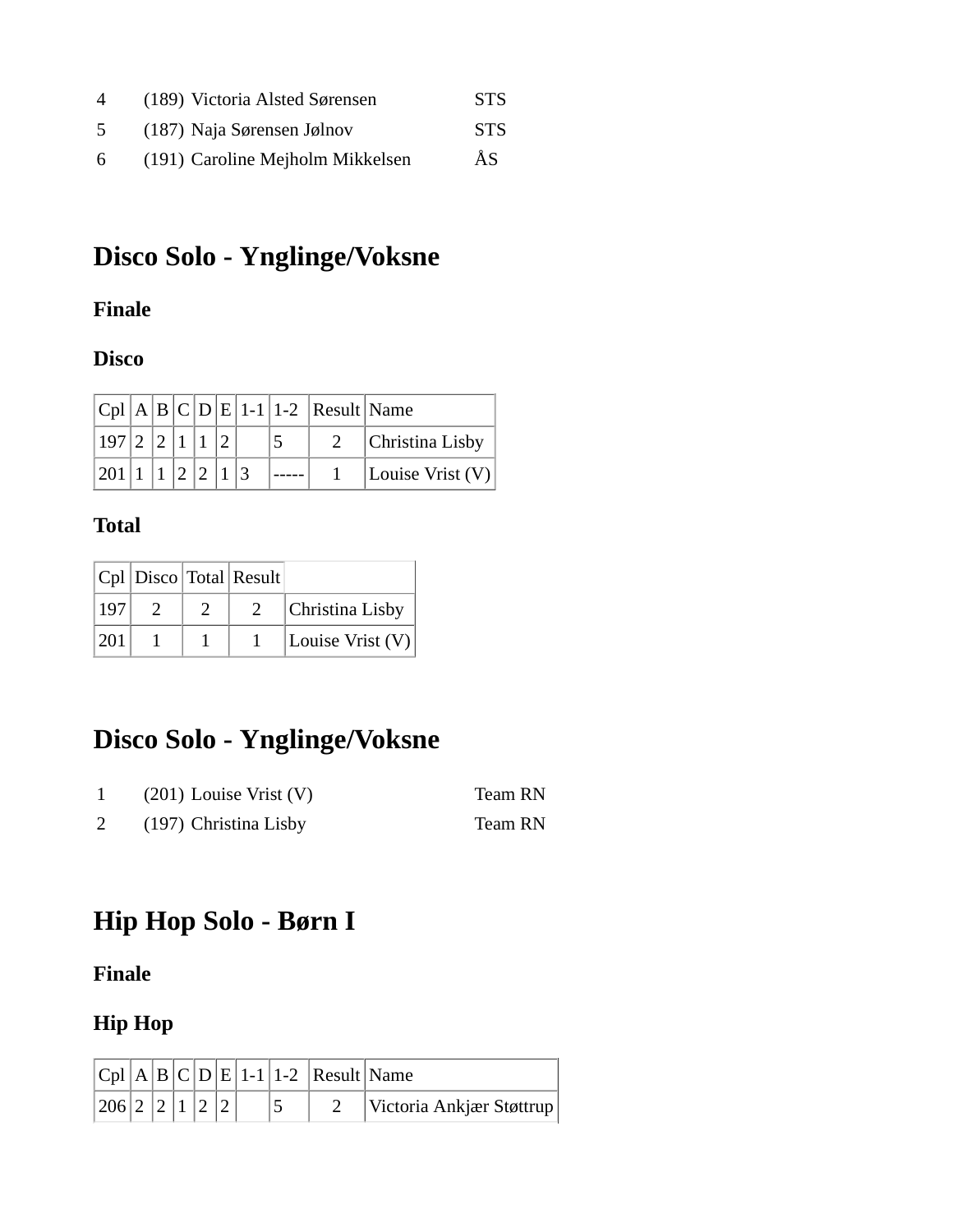| ----- | $\Lambda$ <sup>11</sup> $\alpha$<br>ille Stobberup |
|-------|----------------------------------------------------|
|-------|----------------------------------------------------|

### **Total**

|      | $ Cpl $ Hip Hop Total Result |  |                          |
|------|------------------------------|--|--------------------------|
| 206  |                              |  | Victoria Ankjær Støttrup |
| 1207 |                              |  | Mille Stobberup          |

# **Hip Hop Solo - Børn I**

| (207) Mille Stobberup          | <b>STS</b> |
|--------------------------------|------------|
| (206) Victoria Ankjær Støttrup | <b>STS</b> |

# **Hip Hop Solo - Børn II**

### **Finale**

### **Hip Hop**

|         |                 |              |                |                 |                |   |   |   |   |   | $ Cpl A B C D E 1-1 1-2 1-3 1-4 1-5 1-6 1-7 Result Name$ |                               |
|---------|-----------------|--------------|----------------|-----------------|----------------|---|---|---|---|---|----------------------------------------------------------|-------------------------------|
| 211 7 7 |                 |              | 6              | $\tau$          | 7              |   |   |   |   | 5 | 7                                                        | Melanie Liv Højland Lauridsen |
| 212 5   |                 | 6 5          |                | 16 <sup>1</sup> | 5              |   |   |   | 3 |   | 6                                                        | Naja Ibsgaard                 |
| 213     | $\mathbf{1}$    | $12^{\circ}$ | $ 2\rangle$    | 5               | 3              | 3 |   |   |   |   | 2                                                        | Jenni Winther Hald            |
| 214     | 6               | $\sqrt{4}$   | $\vert 4$      | 12              | $\overline{4}$ |   |   | 4 |   |   | 4                                                        | Ida Loftager                  |
| 215     | $\vert 4 \vert$ | 3 1          |                | 3               |                |   | 4 |   |   |   | 3                                                        | Laura Lund Mouritsen          |
| 216 3   |                 | 5            | 3              | $\overline{4}$  | 6              |   |   | 3 |   |   | 5                                                        | <b>Amalie Raft Calum</b>      |
| 218     | $\overline{2}$  | 1            | $\overline{7}$ |                 | $\overline{2}$ | 4 |   |   |   |   |                                                          | Maja Yde Larsen               |

|      | $ Cpl $ Hip Hop Total Result |   |                               |
|------|------------------------------|---|-------------------------------|
|      |                              |   | Melanie Liv Højland Lauridsen |
| 1212 |                              |   | Naja Ibsgaard                 |
| 213  |                              | 2 | Jenni Winther Hald            |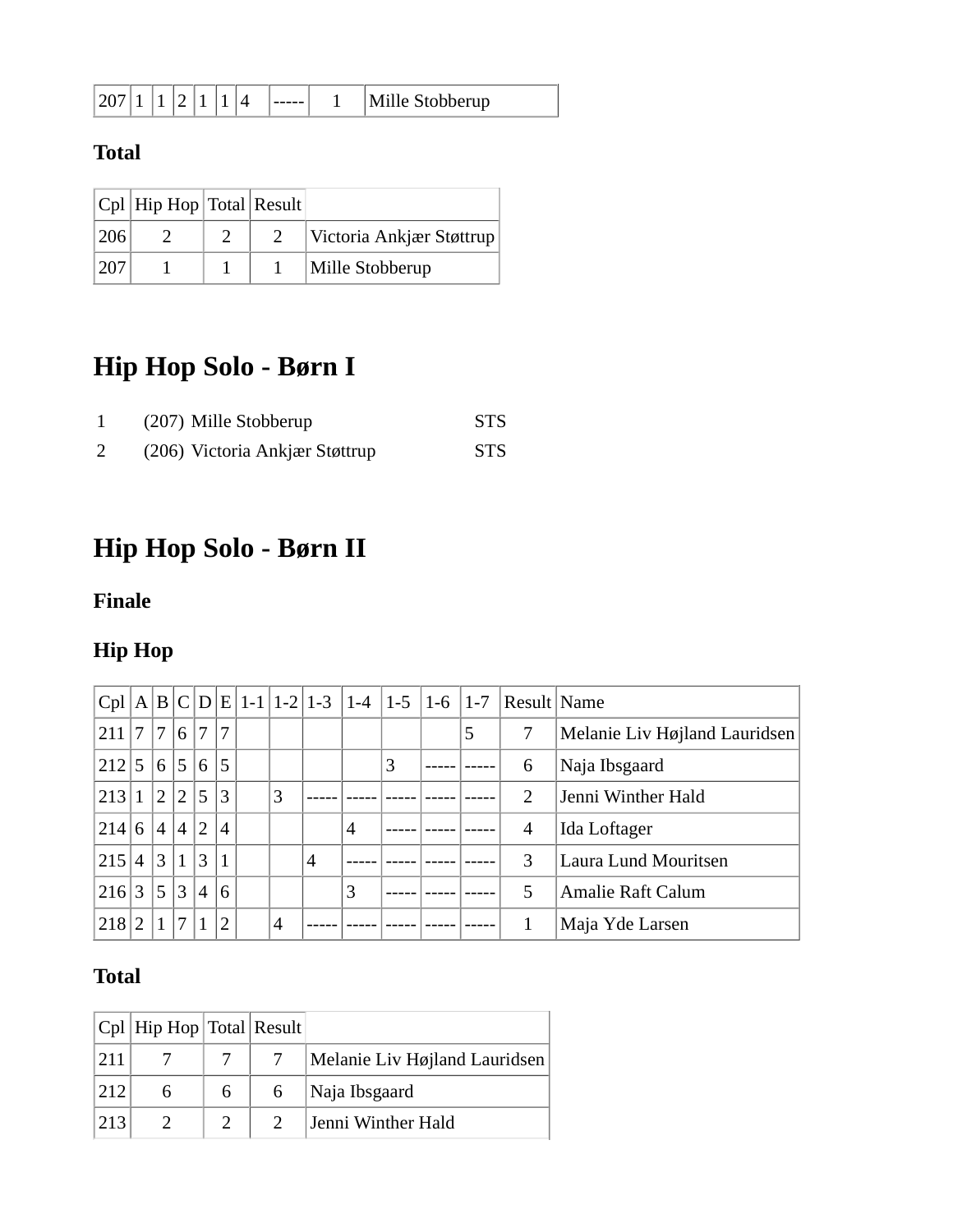| 214 |  | Ida Loftager         |
|-----|--|----------------------|
| 215 |  | Laura Lund Mouritsen |
| 216 |  | Amalie Raft Calum    |
| 218 |  | Maja Yde Larsen      |

# **Hip Hop Solo - Børn II**

|                | (218) Maja Yde Larsen               | <b>STS</b>     |
|----------------|-------------------------------------|----------------|
| $\overline{2}$ | (213) Jenni Winther Hald            | <b>STS</b>     |
| 3              | (215) Laura Lund Mouritsen          | ÅS             |
| $\overline{4}$ | $(214)$ Ida Loftager                | <b>STS</b>     |
| -5             | (216) Amalie Raft Calum             | <b>MS</b> Dans |
| 6              | (212) Naja Ibsgaard                 | <b>STS</b>     |
|                | (211) Melanie Liv Højland Lauridsen | LGF Dans       |

# **Hip Hop Solo - Junior I**

### **Round 1**

|     | Hip H          |                |                |                |                |    |                     |                             |
|-----|----------------|----------------|----------------|----------------|----------------|----|---------------------|-----------------------------|
| Cpl | A B            |                | $\mathsf{C}$   | D              | E              |    | Total Recalled Name |                             |
| 221 | 1              | 3              | $\overline{2}$ | 4              | $\overline{2}$ | 12 | 1                   | Marius Fjeldal              |
| 222 | $\overline{A}$ | $\overline{4}$ | 4              | 5              | 3              | 20 | 2                   | Daniella Frederiksen Jensen |
| 223 | 1              | $\overline{2}$ | 2              | 4              | $\overline{4}$ | 13 | 1                   | Emilie Linde Bertelsen      |
| 224 | 1              | 4              | $\overline{4}$ | 4              | $\overline{4}$ | 17 | 2                   | Johanne Krogh Nielsen       |
| 225 | 1              | $\overline{4}$ | 3              | $\overline{2}$ | 3              | 13 | 1                   | Mie Friis Lassen            |
| 226 | $\overline{4}$ | 3              | $\overline{4}$ | 5              | 4              | 20 | $\overline{2}$      | Rebecca Sanderhoff          |
| 229 | 3              | 3              | 3              | $\overline{2}$ | $\overline{4}$ | 15 | 1                   | Ida Lilleøre                |
| 230 | 3              | 4              | 3              | 3              | 3              | 16 | $\overline{2}$      | Karen Godtkjær Hansen       |
| 231 | 1              | $\mathbf{1}$   | 1              | 1              | $\overline{2}$ | 6  | 1                   | Sebastian Jeppesen          |
| 232 | 2              | 3              | 2              | 2              | $\overline{2}$ | 11 |                     | Cathrine G. Hovgaard        |

Group 1 : 221 223 225 229 231 232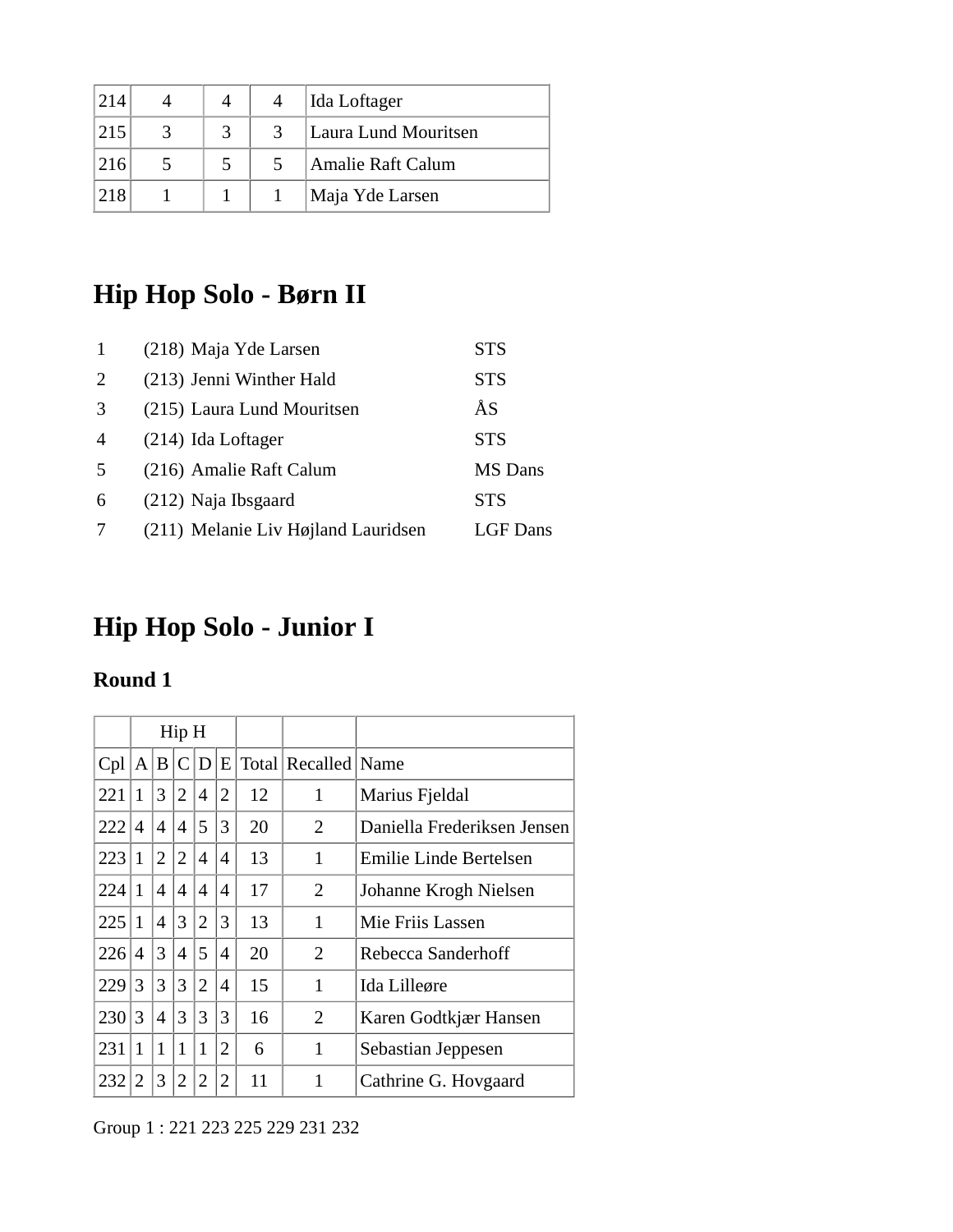Group 2 : 222 224 226 230

Group 3 :

Group 4 :

Group 5 :

Group 6 :

Group 7 :

Group 8 :

Group 9 :

Group 10 :

## **Hip Hop Solo - Junior I - Finale A**

#### **Finale**

### **Hip Hop**

|      |                |                |                |                |                |   |   |   |   | $ Cpl A B C D E 1-1 1-2 1-3 1-4 1-5 1-6 Result Name$ |                        |  |
|------|----------------|----------------|----------------|----------------|----------------|---|---|---|---|------------------------------------------------------|------------------------|--|
| 221  | 3              | $^{\prime}2$   | $\overline{2}$ | 3              | $\overline{2}$ |   | 3 |   |   | 2                                                    | Marius Fjeldal         |  |
| 223  | $^{\prime}2$   | $\overline{4}$ | 6              | 6              | $\overline{4}$ |   |   | 3 |   | 4                                                    | Emilie Linde Bertelsen |  |
| 225  | $\overline{A}$ | 3              | $\overline{4}$ | $\overline{2}$ | 5              |   |   | 4 |   | 3                                                    | Mie Friis Lassen       |  |
| 229  | 6              | 5              | 5              | 4              | 6              |   |   |   | 3 | 6                                                    | Ida Lilleøre           |  |
| 1231 |                |                | $\mathbf{1}$   |                |                | 5 |   |   |   |                                                      | Sebastian Jeppesen     |  |
| 232  |                | 6              | 3              | 5              | 3              |   |   |   | 4 |                                                      | Cathrine G. Hovgaard   |  |

|     | Cpl   Hip Hop   Total   Result |   |   |                        |
|-----|--------------------------------|---|---|------------------------|
| 221 |                                | 2 | 2 | Marius Fjeldal         |
| 223 |                                |   | 4 | Emilie Linde Bertelsen |
| 225 |                                | 3 | 3 | Mie Friis Lassen       |
| 229 |                                | 6 | 6 | Ida Lilleøre           |
| 231 |                                |   |   | Sebastian Jeppesen     |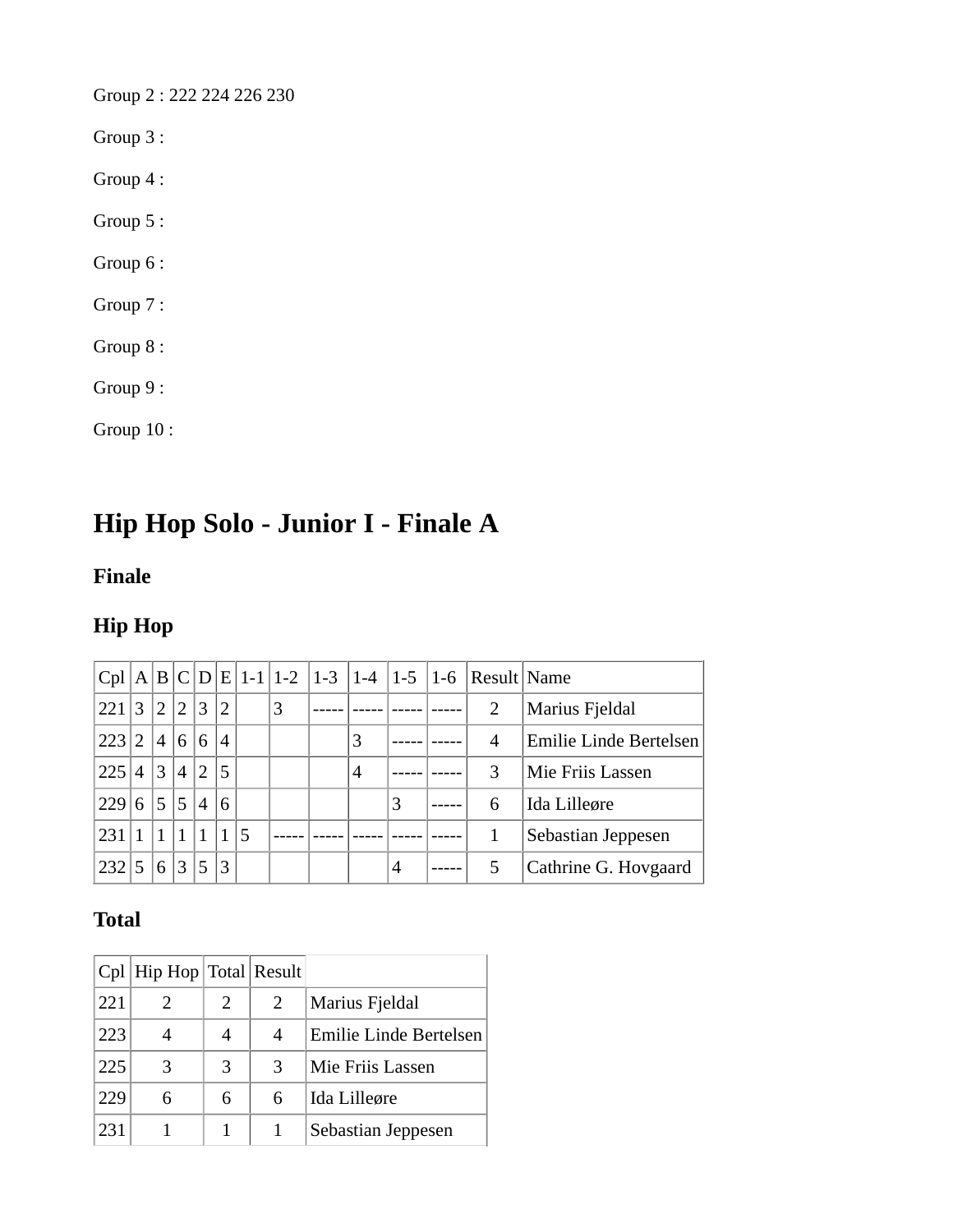| 232 | Cathrine G. Hovgaard |
|-----|----------------------|
|-----|----------------------|

### **Hip Hop Solo - Junior I - Finale A**

|                | (231) Sebastian Jeppesen     | ÅS             |
|----------------|------------------------------|----------------|
| 2              | (221) Marius Fjeldal         | <b>MS</b> Dans |
| $\mathcal{R}$  | (225) Mie Friis Lassen       | <b>MS</b> Dans |
| $\overline{4}$ | (223) Emilie Linde Bertelsen | <b>STS</b>     |
| $\sim$         | (232) Cathrine G. Hovgaard   | Team RN        |
| 6              | (229) Ida Lilleøre           | HSD            |

### **Hip Hop Solo - Junior I - Finale B**

#### **Finale**

### **Hip Hop**

|     |                |  |  |   | $ Cpl A B C D E 1-1 1-2 1-3 1-4 Result Name$ |                             |
|-----|----------------|--|--|---|----------------------------------------------|-----------------------------|
| 222 | 3              |  |  |   |                                              | Daniella Frederiksen Jensen |
| 224 |                |  |  |   |                                              | Johanne Krogh Nielsen       |
| 226 | $\overline{A}$ |  |  |   |                                              | Rebecca Sanderhoff          |
| 230 |                |  |  | 4 |                                              | Karen Godtkjær Hansen       |

#### **Total**

|     | $ Cpl $ Hip Hop $ Total $ Result |   |                             |
|-----|----------------------------------|---|-----------------------------|
| 222 |                                  |   | Daniella Frederiksen Jensen |
| 224 |                                  |   | Johanne Krogh Nielsen       |
| 226 |                                  | 4 | Rebecca Sanderhoff          |
| 230 |                                  | 3 | Karen Godtkjær Hansen       |

# **Hip Hop Solo - Junior I - Finale B**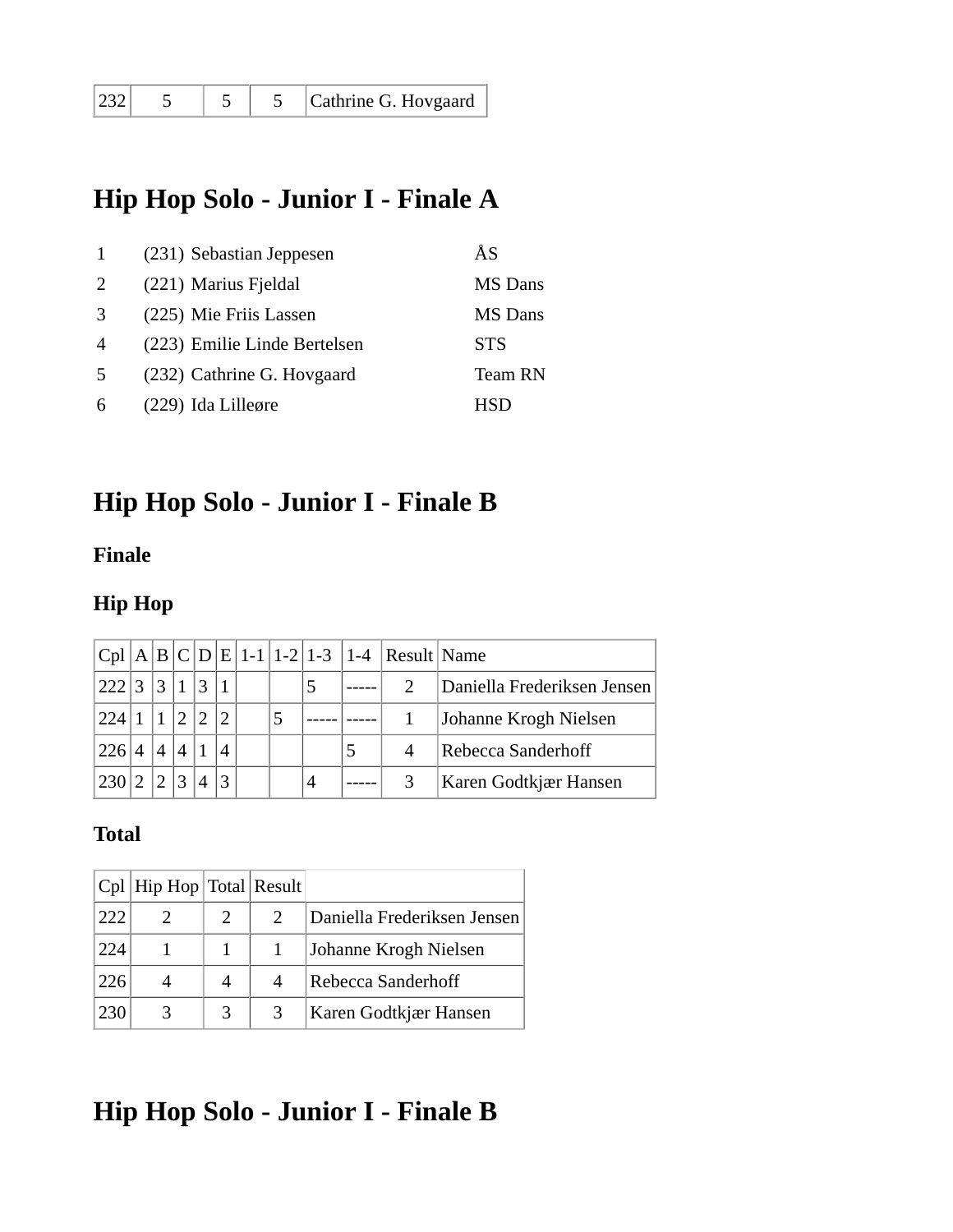| $\mathbf{1}$   | (224) Johanne Krogh Nielsen       | <b>STS</b> |
|----------------|-----------------------------------|------------|
| 2              | (222) Daniella Frederiksen Jensen | MS Dans    |
| 3              | (230) Karen Godtkjær Hansen       | <b>STS</b> |
| $\overline{4}$ | (226) Rebecca Sanderhoff          | MS Dans    |

# **Hip Hop Solo - Junior II**

### **Finale**

### **Hip Hop**

|     |                |                |                 |                |                |   |   |   | $ Cpl A B C D E 1-1 1-2 1-3 1-4 1-5 1-6 1-7$ |   |   | $ 1-8 $ | Result Name                 |                          |  |
|-----|----------------|----------------|-----------------|----------------|----------------|---|---|---|----------------------------------------------|---|---|---------|-----------------------------|--------------------------|--|
| 235 | $\overline{2}$ | $\overline{2}$ | $\vert$ 1       | $\overline{2}$ | $\mathbf{1}$   | 5 |   |   |                                              |   |   |         |                             | oliver vilhelmsen        |  |
| 236 | 6              | 3              | $\vert 5 \vert$ | $\mathbf{1}$   | 3              |   | 3 |   |                                              |   |   |         | 3                           | Mia Edgar Johannesen     |  |
| 237 | 3              | $\overline{4}$ | 6               | 6              | $\overline{4}$ |   |   | 3 |                                              |   |   |         | 4                           | Sille Raft Calum         |  |
| 238 | 5              | 7              | $\tau$          | $\overline{7}$ | 8              |   |   |   |                                              |   | 4 |         |                             | Naja Sørensen Jølnov     |  |
| 239 |                | $\mathbf{1}$   | $\overline{2}$  | 3              | $\overline{2}$ | 4 |   |   |                                              |   |   |         | $\mathcal{D}_{\mathcal{L}}$ | Pelle Emil Raft Calum    |  |
| 240 | $\overline{4}$ | 8              | 3               | 5              | 6              |   |   |   | 3                                            |   |   |         | 5                           | Victoria Alsted Sørensen |  |
| 241 | 7              | 6              | $^{\prime}$ 4   | $\overline{4}$ | $\overline{7}$ |   |   |   |                                              | 3 |   |         | 6                           | Lasse Agergaard          |  |
| 242 | 8              | 5              | 8               | 8              | 5              |   |   |   |                                              |   |   | 5       | 8                           | Josephine Nymann         |  |

| Cpl | Hip Hop Total Result |                |   |                          |
|-----|----------------------|----------------|---|--------------------------|
| 235 |                      | 1              |   | oliver vilhelmsen        |
| 236 | 3                    | 3              | 3 | Mia Edgar Johannesen     |
| 237 | 4                    | 4              | 4 | Sille Raft Calum         |
| 238 |                      | 7              | 7 | Naja Sørensen Jølnov     |
| 239 | 2                    | $\overline{2}$ | 2 | Pelle Emil Raft Calum    |
| 240 | 5                    | 5              | 5 | Victoria Alsted Sørensen |
| 241 | 6                    | 6              | 6 | Lasse Agergaard          |
| 242 | 8                    | 8              | 8 | Josephine Nymann         |